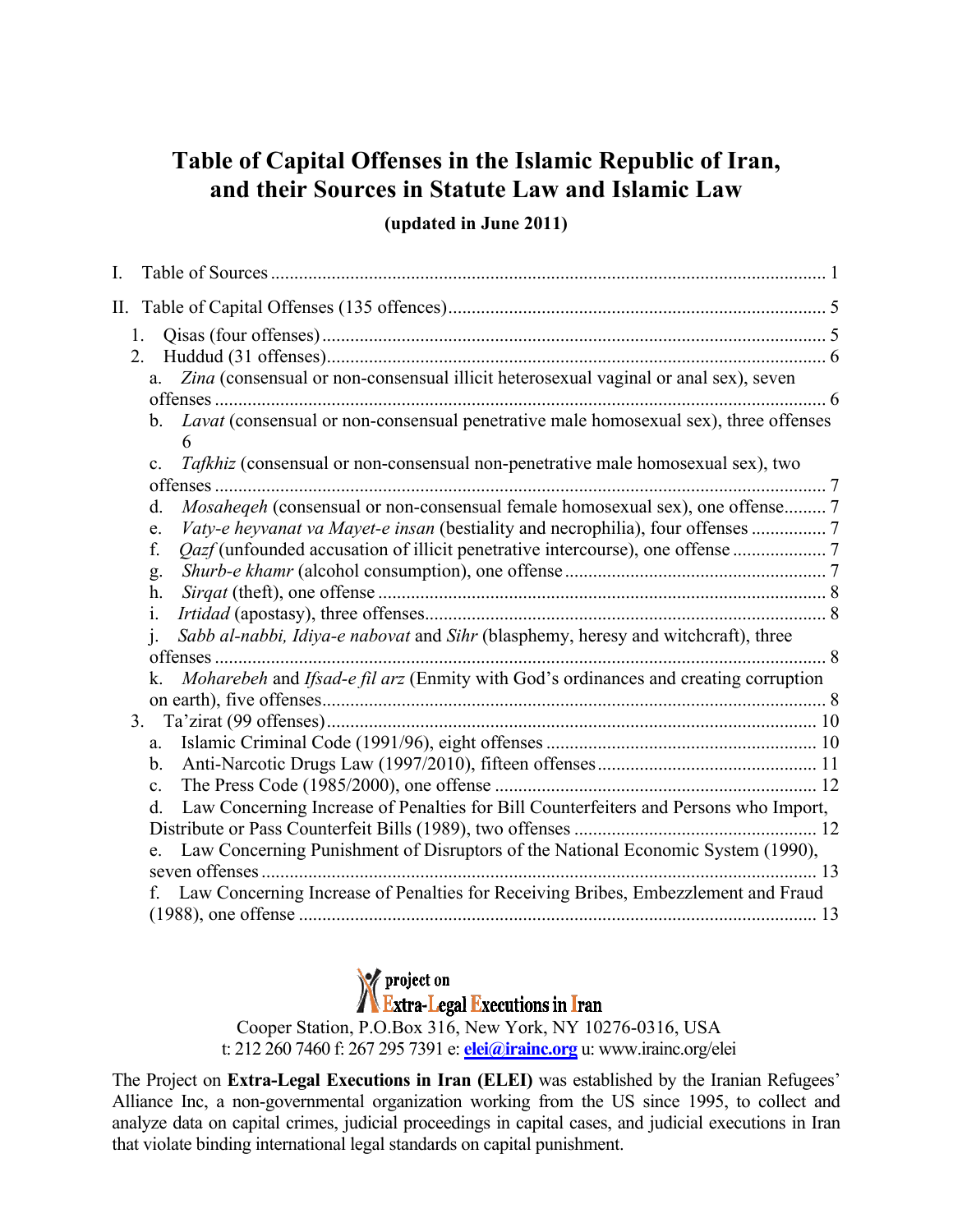| Law Concerning Increase of Penalties for Speculators and Profiteers (1988), nine<br>g.              |
|-----------------------------------------------------------------------------------------------------|
| offenses.<br>14                                                                                     |
| Law Concerning Punishment of Persons Involved in Illicit Audio-Visual Activities<br>h.              |
|                                                                                                     |
|                                                                                                     |
|                                                                                                     |
| k.                                                                                                  |
| Law Concerning Punishments for Crimes Committed by Members of the Armed Forces                      |
| 15                                                                                                  |
|                                                                                                     |
| Bill of the Islamic Criminal Code (2007 draft/2009 revised), seven offenses  16<br>m.               |
| Draft Bill Concerning Increase of Penalties for Disturbing the Psychological Security of<br>n.      |
|                                                                                                     |
| Draft Bill Concerning Increase of Penalties for Smuggling of Arms and Ammunition<br>$\Omega$ .      |
| and Possessors of illegal Arms and Ammunition, under review since 2008, seven offenses17            |
| Draft Bill Concerning Smuggling of Goods and Currency, under review since 2011,<br>$\mathfrak{D}$ . |
|                                                                                                     |

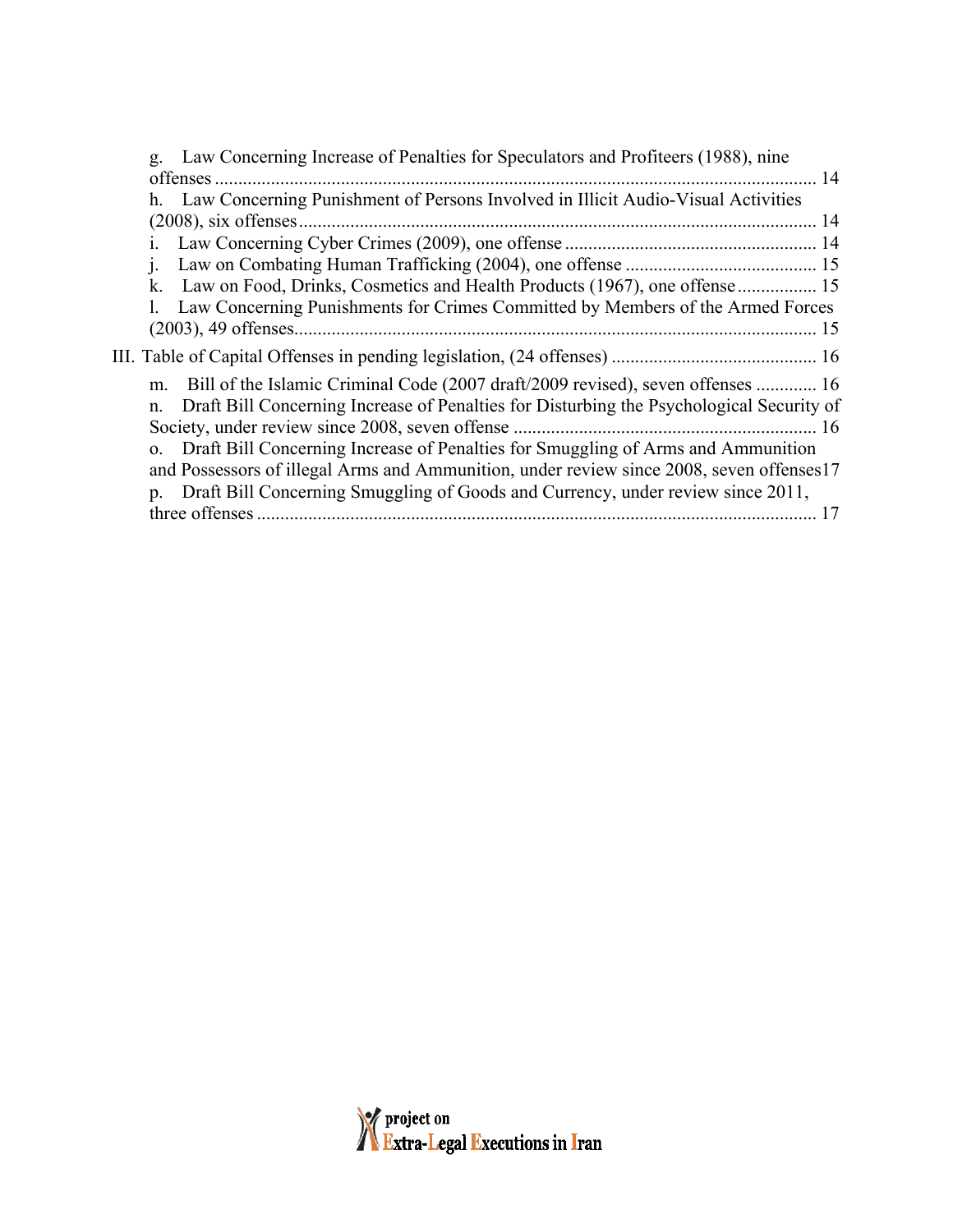### **I. Table of Sources**

#### **1. Codified Law**

| Legislation                                                                                                                                                                         | Date ratified by legislative body                                  |                                              |                                                                         |  |
|-------------------------------------------------------------------------------------------------------------------------------------------------------------------------------------|--------------------------------------------------------------------|----------------------------------------------|-------------------------------------------------------------------------|--|
|                                                                                                                                                                                     | Islamic<br><b>Consultative</b><br>Assembly <sup>1</sup>            | <b>The</b><br>Guardian<br>Count <sup>2</sup> | <b>Assembly for</b><br><b>Discernment of</b><br>Exigencies <sup>3</sup> |  |
| The Islamic Criminal Code of Iran <sup>4</sup><br>Volume 1 – General provisions, Volume 2<br>$-$ Huddud, Volume 3 – Qisas,* Volume 4<br>$-Diyat$ <sup>**</sup> Volume 5 $-Ta'zirat$ | 8 Jan. 1991<br>$[18.10.1369]^{5}$<br>(Volumes 1-4,<br>trial basis) | .<br>.<br>.<br>.                             | 28 Nov. 1991<br>[07.09.1370]<br>(Volumes 1-4,<br>trial basis)           |  |
| *Articles 239-254 amended in 2002<br>**Article 297 amended in 2003                                                                                                                  | 22 May 1996<br>[02.03.1375]<br>(Volume 5)                          | 26 May 1996<br>[06.03.1375]<br>(Volume 5)    | .<br>.                                                                  |  |
| <b>Law Concerning Amendments and</b><br><b>Annexations to the Anti-Narcotic Drug</b><br>Law (ganun-e eslah-e ganun-e mobarezeh ba<br>mavad-e mokhader va elhaq-e mavadi be an)      | .                                                                  | .<br>.                                       | 8 Nov. 1997<br>[17.08.1376]<br>30 Jul. 2010<br>[09.05.1389]             |  |

<sup>&</sup>lt;sup>1</sup> The Islamic Consultative Assembly (*Majles-e Shoraye Eslami*) also called the Parliament, is constitutionally vested with the power to legislate. However, another body, the Council of Guardians, must affirm that any legislation passed by the Assembly is not in conflict with the principles of Islam and the Constitution. The Assembly's members (currently 290) are elected by popular vote to serve four-year terms. Only candidates whose Islamic background has been approved by the Guardian Council can stand for election, other than the five seats set aside for religious minority communities.

<sup>2</sup> **The Council of Guardians (***Shoraye Negahban***)** is a body of twelve theologians and jurists, half of whom are appointed by the Supreme Leader of the Islamic Republic and half by the Islamic Consultative Assembly. Besides having the authority to veto legislation which it considers inconsistent with the Constitution or Islamic law, the Council screens all potential candidates for the Islamic Consultative Assembly, the Presidency, and the Assembly of Experts (a body of 86 clerics charged with electing the Supreme Leader and supervising his activities).

3  **The Assembly for the Discernment of Exigencies of the State (***Majma'e- Tashkhis-e Maslehat-e- Nezam***)** was established in February 1988 by decree of Ayatollah Khomeini to resolve a series of disputes between the Consultative Assembly and the Council of Guardians which were paralyzing the legislative process. The Assembly was also decreed to act as a legislative body in some matters and to enact laws without passing them through the Consultative Assembly. All its 34 members, including the Head of the Judiciary, are appointed by the Supreme Leader.

<sup>4</sup> The Islamic Criminal Code, the main criminal statute in the Islamic Republic of Iran, was initially issued as separate laws in 1982 (The Law Concerning Islamic Punishment) and 1983 (The Law on *Huddud* and *Qisas* and The Law on *Ta'zirat*) on a trial basis for five years. In 1991 these laws (with the exception of the Law on *Ta'zirat* ) were brought together in the Islamic Criminal Code, again on a trial basis for five years, after vetting by the Guardian Council. The trial term has since been extended six times, in 1996 for ten years and since 2006 for one-year terms. In 1996, the 1983 *Ta'zirat* law was replaced by a new permanent law and inserted in the Islamic Criminal Code as volume five of the Islamic Criminal Code after vetting by the Assembly for the Discernment of Exigencies.

<sup>5</sup> The Iranian calendar (*hijri shamsi*) is made up of 12 months commencing on 21 March in the western calendar. For each corresponding western date, the Iranian date is included in brackets in the form day/month/year.

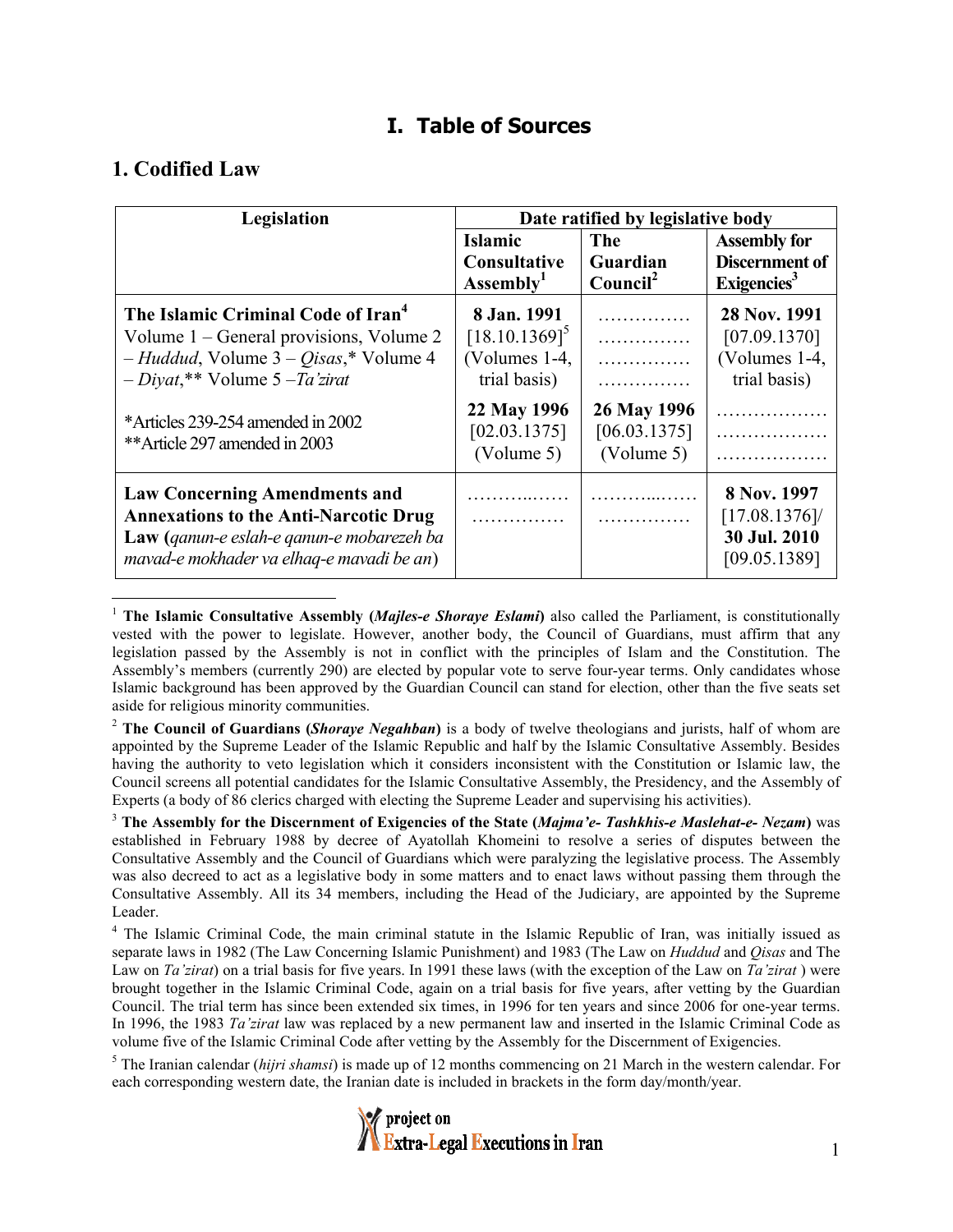| <b>The Press Code</b> ( <i>qanun-e matbu'at</i> )                                                                                                                                                                                                                                                | 13 Mar. 1986<br>[22.12.1364]        | 17 Mar. 1986<br>[26.12.1364] | .<br>.                                            |
|--------------------------------------------------------------------------------------------------------------------------------------------------------------------------------------------------------------------------------------------------------------------------------------------------|-------------------------------------|------------------------------|---------------------------------------------------|
| Amendment                                                                                                                                                                                                                                                                                        | 18 Apr. 2000<br>[30.01.1379]        | 26 Apr. 2000<br>[07.02.1379] | .<br>.                                            |
| <b>Law Concerning Increase of Penalties</b><br>for Bill Counterfeiters and Persons who<br><b>Import, Distribute or Pass Counterfeit</b><br><b>Bills</b> ( <i>qanun-e tashdid mojazat ja'elin-e</i><br>eskenas va vared-konandegan, tozi-<br>konandegan va masraf-konandegan<br>eskenaz-e maj'ul) | .                                   | .<br>.                       | 18 Apr. 1989<br>[29.01.1368]                      |
| <b>Law Concerning Punishment of Persons</b><br>who Disrupt the National Economic<br>System (qanun-e mojazat-e ikhlalgaran<br>dar nezam-e eqtesadi-ye keshvar)                                                                                                                                    | 10 Dec. 1990<br>[19.09.1369]        | 19 Dec. 1990<br>[28.09.1369] | .<br>.                                            |
| <b>Law Concerning Increase of Penalties</b><br>for Receiving Bribes, Embezzlement<br>and Fraud (eslah va tayid mavadi az<br>layehehy-e tashdid-e mojazat mortakebin-<br>e ertesha, ekhtelas va kolahbardari)                                                                                     | 19 Sep. 1985<br>[28.06.1364]        | .<br>.                       | 6 Dec. 1988<br>[15.09.1367]                       |
| <b>Law Concerning Increase of Penalties</b><br>for Speculators and Profiteers (ganun-e<br>tashdid-e mojazat-e mohtakeran va<br>geranforushan)                                                                                                                                                    | 12 Apr. 1988<br>[23.01.1367]        | 24 Apr. 1988<br>04.02.1367]  |                                                   |
| <b>Law Concerning Penalties for Persons</b><br><b>Involved in Illicit Audio-visual Activities</b><br>(qanun-e nahveh-ye mojazat-e ashkhasi<br>keh dar omur-e sam'i va basari fa'aliat-<br>haye qayre-mojaz minamayand)                                                                           | 6 Jan. 2008<br>[16.10.1386]         | 9 Jan. 2008<br>[19.10.1386]  |                                                   |
| Law Concerning Cyber Crimes (ganun-e<br>jarayem-e rayaneh-i)                                                                                                                                                                                                                                     | 26 May 2009<br>[05.03.1388]         | 13 Jun. 2009<br>[23.03.1388] |                                                   |
| <b>Law to Combat Human Trafficking</b><br>(ganun-e mobarezeh ba gachaq-e insan)                                                                                                                                                                                                                  | 29 June 2004<br>[08.04.1383]        | deferred                     |                                                   |
| Law on Food, Drinks, Cosmetics and<br>Health Products (ganun-e mavade khordani,<br>ashamidani, arayeshi va behdashti)                                                                                                                                                                            | <b>10 July 1967</b><br>[19.04.1346] |                              | This law was passed under the<br>previous regime. |

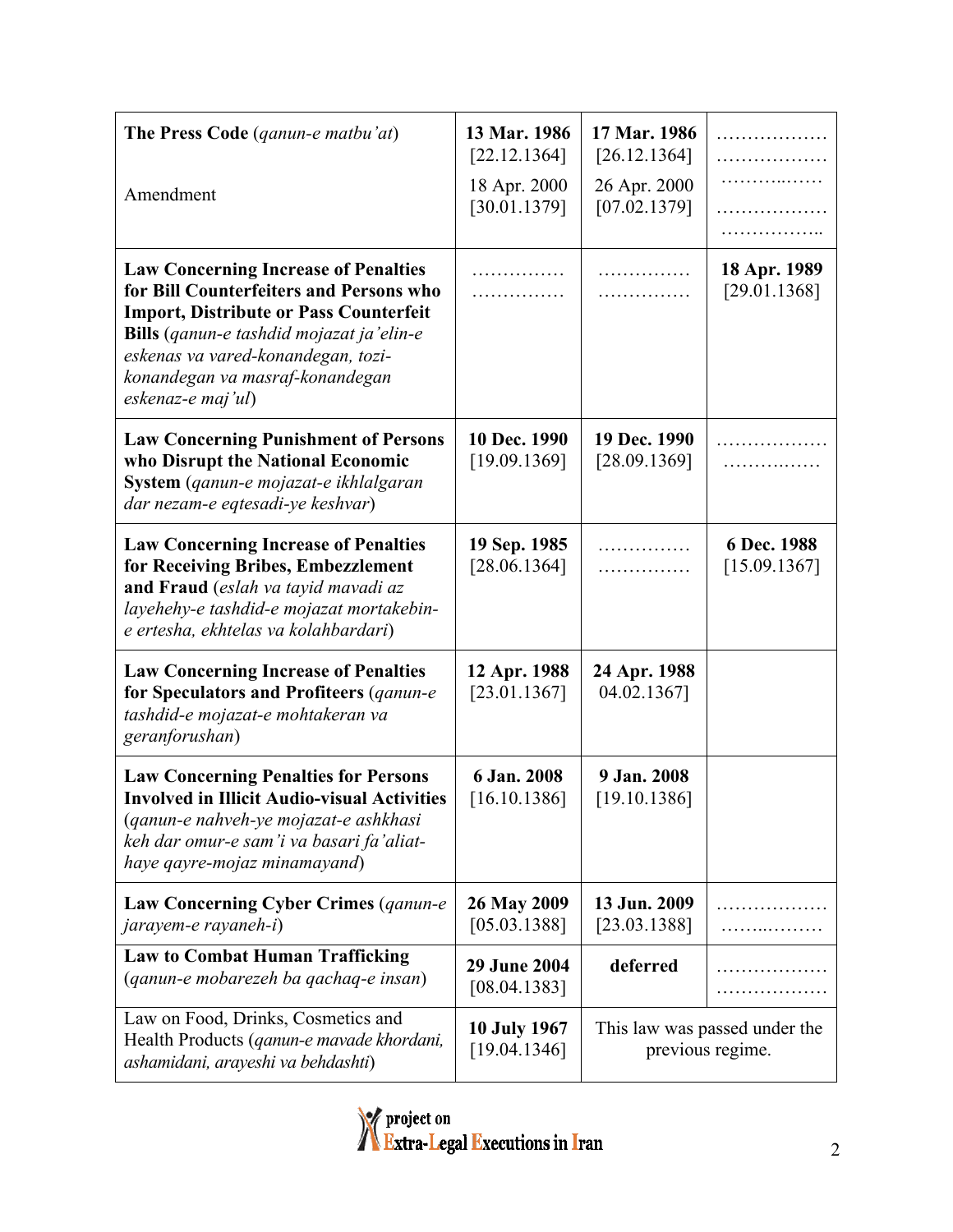| <b>Law Concerning Penalties for Crimes</b><br><b>Committed by Members of the Armed</b><br>Forces (qanun-e mojazat-e niruhaye<br>mosalah)                                                                                                              | 6 Dec. 2003<br>[09.10.1382]                       | 22 Dec. 2003<br>[25.10.1382] | . |
|-------------------------------------------------------------------------------------------------------------------------------------------------------------------------------------------------------------------------------------------------------|---------------------------------------------------|------------------------------|---|
|                                                                                                                                                                                                                                                       | <b>Pending legislation</b>                        |                              |   |
| <b>Bill of the Islamic Criminal Code (draft</b><br>submitted on 11 Dec. 2007)<br>(replacing Volumes 1 to 4 of the above<br>1991/96 Islamic Criminal Code)                                                                                             | 16 Dec. 2009<br>[25.09.1388]                      | Under review                 |   |
| <b>Draft Bill Concerning Increase of</b><br><b>Penalties for Disturbing the</b><br><b>Psychological Security of Society</b><br>(layeheh-ye tashdid-e mojazat-e jarayem-e<br>ikhlal dar amniyat-e ravani-ye jame'e)                                    | Under review<br>since<br>02.07.2008<br>[12.04.87] |                              |   |
| <b>Draft Bill Concerning Penalties for</b><br><b>Smuggling of Arms and Ammunition</b><br>and Possession of illegal Arms and<br>Ammunition (layeheh-ye mojazat-e<br>qachaq-e aslaheh va mohemat va<br>darandegan-e selah va mohemat-e qayre-<br>mojaz) | Under review<br>since<br>21.06.2008<br>[01.04.87] |                              |   |
| <b>Draft Bill Concerning Smuggling of</b><br>Goods and Currency (layeheh-ye<br>mobarezeh ba qachaq-e kala va arz)                                                                                                                                     | Under review<br>since<br>29.04.2011<br>[09.03.90] |                              |   |

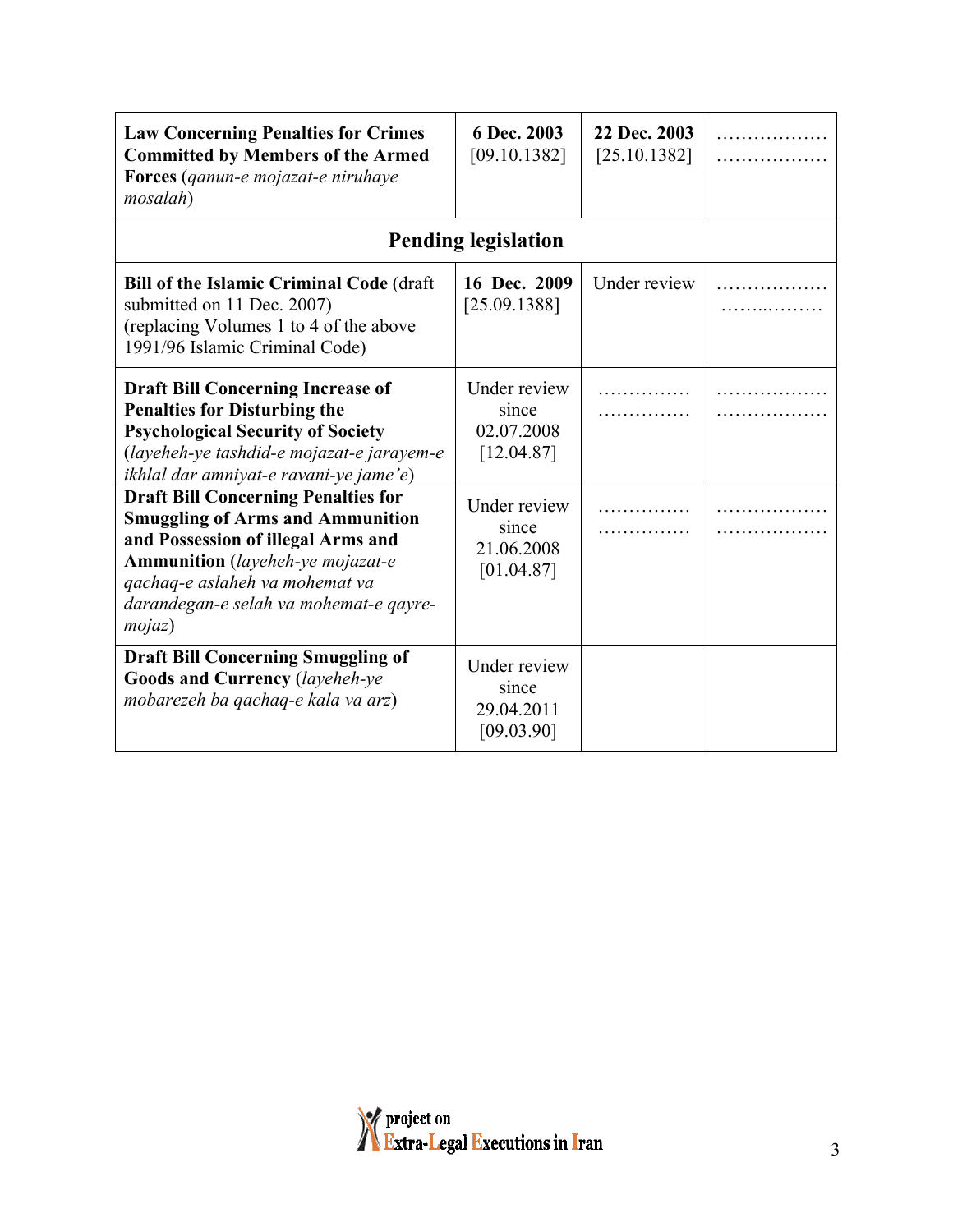#### **2. Uncodified Law** (primary source)

| <b>Tahrir al-Wasileh</b> (Commentaries on the | Written in the 1960s   | Standard reference is in               |
|-----------------------------------------------|------------------------|----------------------------------------|
| Vehicle $^{6}$                                | in Arabic by the late  | the form of three                      |
| (reference in this document are based on the  | <b>Grand Ayatollah</b> | numbers $\# \# \# \# \# \# \# \# \#$ , |
| hard cover four-volume Farsi translation by   | Ruhollah Khomeini      | $(e.g.: 4/200/5 = volume$              |
| Ali Islami.)                                  | $(1902 - 1989)$        | 4, page 200, issue 5.)                 |
|                                               |                        |                                        |

<sup>&</sup>lt;sup>6</sup> *Tahrir al-wasileh* (Commentaries on the vehicle) is Ayatollah Khomeini's (1902-1989) most comprehensive treatise. It consists of his commentaries on Ayatollah Seyyed Abul-Hassan Isfahani's (1867-1946) book *Wasilat-alnijat* (Vehicle to salvation). It was written in Arabic during his exile years in Turkey in the 1960s and was initially printed in two volumes in early 1980s. Later reprints have four volumes. Each volume consists of several books, sections, and *masaleh* (issues) formulated as solutions to concrete or speculative questions. There are at least two known Farsi translations by Ali Islami and Seyyed Mohammad Baqer Mousavi Hamedani. Both translations were published in four volumes by the Qhom Theological Seminary. The Encyclopedia of the World of Islam regards *Tahrir al-wasileh* as "one of the best practical jurisprudential texts" and "the only one addressing the entire range of topics in Islamic jurisprudence".

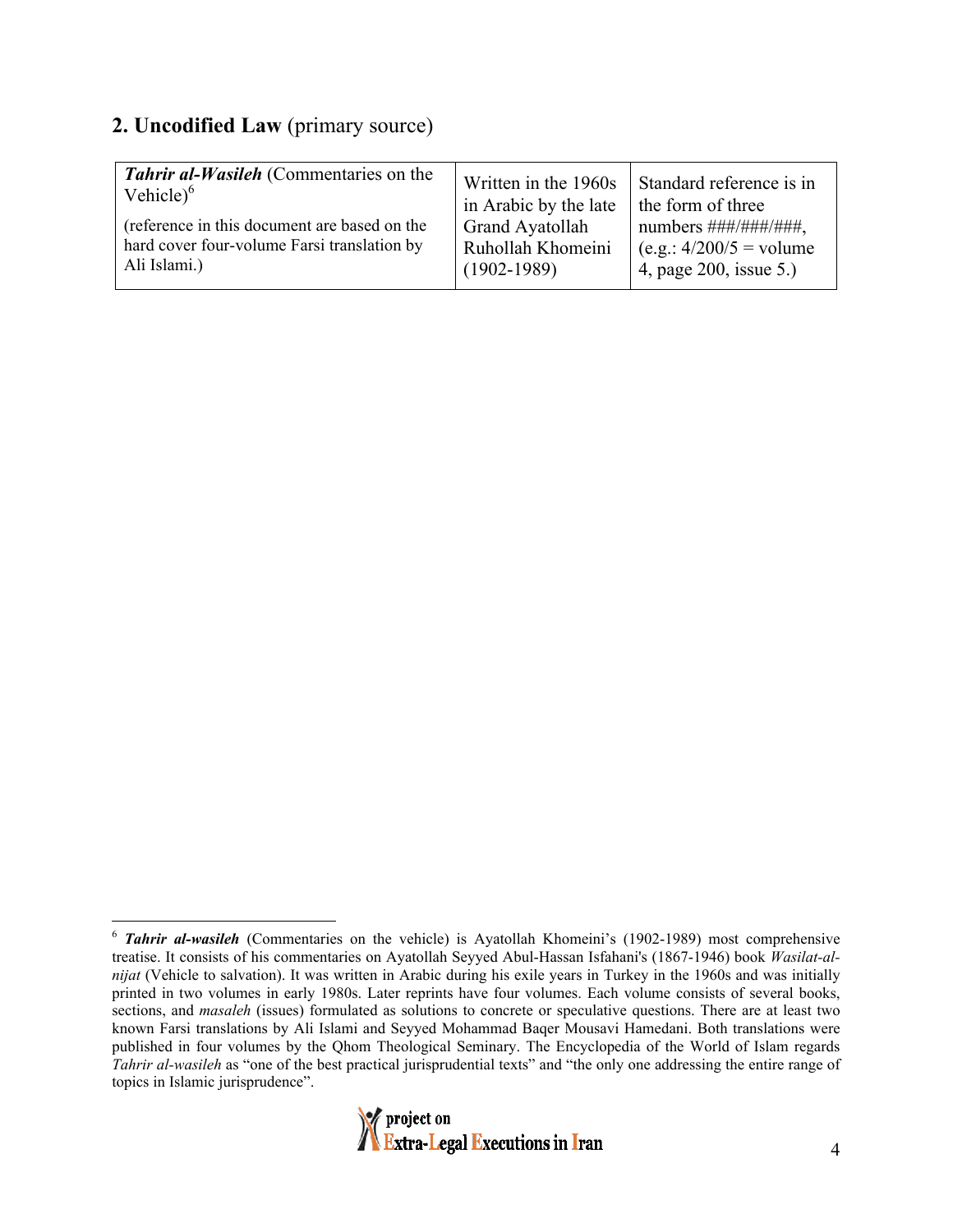## **II. Table of Capital Offenses (135 offences)**

# *1. Qisas (four offenses)*

*Qisas* (literally, 'retaliation') is defined in the law as a punishment 'equivalent to the crime, which God has prescribed for *jinayat* (murder or bodily harm).' *Qisas-e nafs* ('retaliation with a life') is the Islamic term for mandatory capital punishment in *qatle amd* ('intentional homicide').<sup>7</sup>

|                         |                | <b>Offense</b>                                                                                                                                                                                                               | <b>Sources</b>                                |                                          | <b>Bill of</b>                                                            |
|-------------------------|----------------|------------------------------------------------------------------------------------------------------------------------------------------------------------------------------------------------------------------------------|-----------------------------------------------|------------------------------------------|---------------------------------------------------------------------------|
|                         |                |                                                                                                                                                                                                                              | <b>Islamic</b><br>Criminal<br>Code<br>1991/96 | <b>Tahrir</b><br>$al-$<br><b>Wasileh</b> | <b>Islamic</b><br>Criminal<br><b>Code (2007</b><br>draff/2009<br>revised) |
| $\mathbf{1}$            | 1              | Murder committed with intent (n.b.<br>intent does not require deliberation or<br>premeditation).                                                                                                                             | $206-a$                                       |                                          | $311 - 2 - a/$<br>$291 - 1$                                               |
| $\overline{\mathbf{2}}$ | $\overline{2}$ | Murder committed by means of an<br>act which is typically lethal (n.b.<br>actual intent to kill is not a required<br>condition).                                                                                             | $206-b$                                       | 4/269/1                                  | $311 - 2 - b/$<br>$291 - 2$                                               |
| 3                       | 3              | Murder committed by means of an<br>act typically lethal to the victim in<br>question (i.e. an act which would be<br>typically lethal to a person who is for<br>example elderly or sick even if intent<br>to kill is absent). | $206-c$                                       |                                          | $311 - 2 - c/$<br>$291 - 3$                                               |
| 4                       | 4              | Commanding or inducing an insane<br>person or an undiscerning minor to<br>commit murder.                                                                                                                                     | 211                                           | 4/279/34                                 | $322 - 2 - c/$<br>$376 - 1$                                               |

<sup>-&</sup>lt;br>7 1991/96 Islamic Criminal Code of Iran, Article 14 and 207.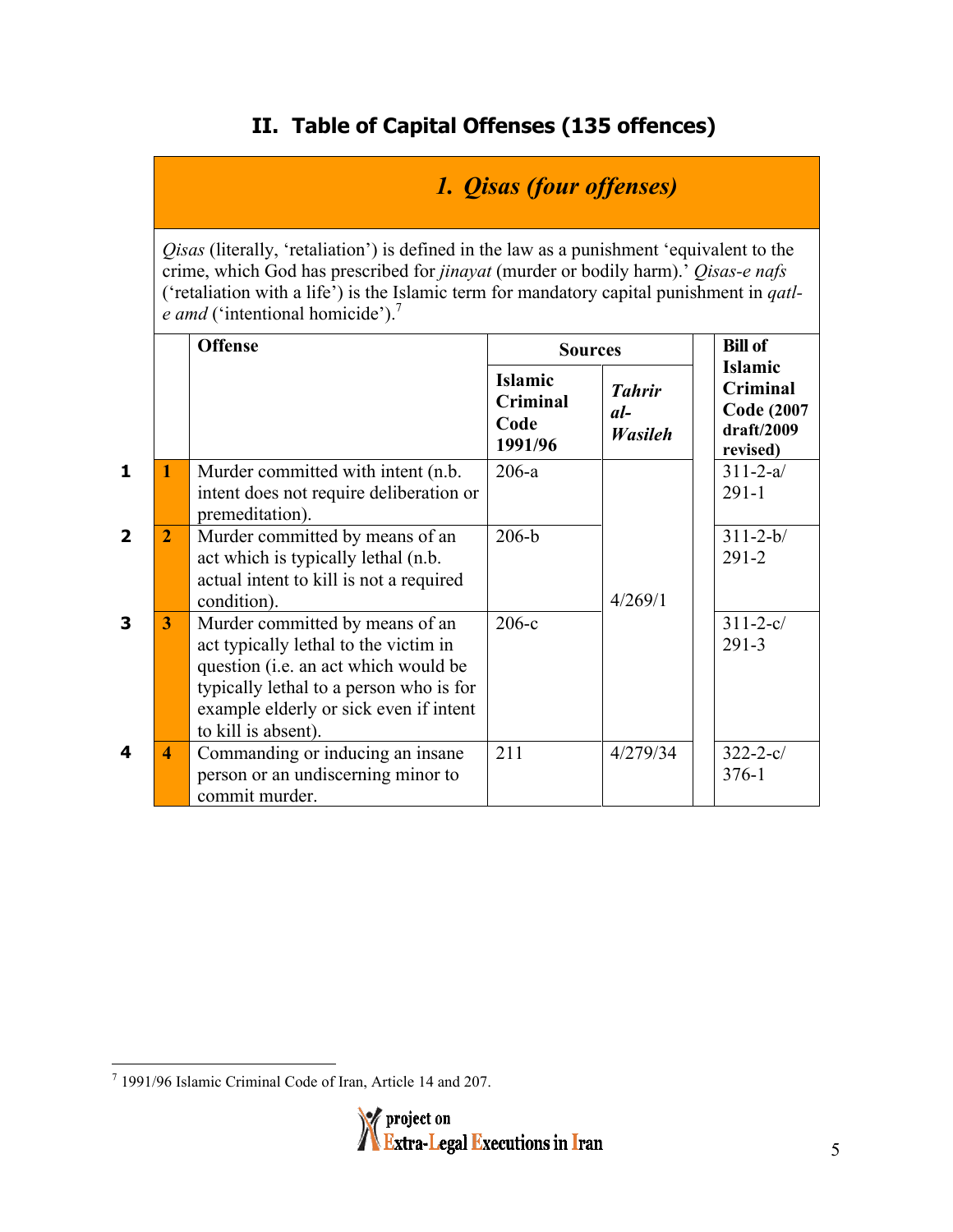# *2. Huddud (31 offenses)*

*Hadd*, (plural: *huddud*. Literally, 'boundary or limit') is a punishment for which '*shari'a* has fixed the measure, the degree and the method.<sup>8</sup> It is by definition unchangeable, irreducible and mandatory.

| Offense | <b>Sources</b>                                | <b>Bill of</b>                    |                                                                            |
|---------|-----------------------------------------------|-----------------------------------|----------------------------------------------------------------------------|
|         | Islamic<br><b>Criminal</b><br>Code<br>1991/96 | <b>Tahrir</b><br>$al-$<br>Wasileh | <b>Islamic</b><br>Criminal<br><b>Code (2007)</b><br>draff/2009<br>revised) |

#### **a.** *Zina* **(consensual or non-consensual illicit heterosexual vaginal or anal sex), seven offenses**

| 5                |   | Zina with relatives with whom<br>marriage is prohibited.                                                        | $82-a$ |         | $221 - 5 - a/$<br>$225-a^9$       |
|------------------|---|-----------------------------------------------------------------------------------------------------------------|--------|---------|-----------------------------------|
| 6                |   | Zina with step-mother.                                                                                          | $82-b$ | 4/187   | $221 - 5 - b/$<br>$225-b$         |
| 7                |   | Zina between non-Muslim male and<br>Muslim female.                                                              | $82-c$ |         | $221 - 5 - c/$<br>$225-c$         |
| 8                | 4 | Male to female rape ( <i>zina-be-onf</i> ).                                                                     | $82-d$ |         | $221 - 5 - d/$<br>$225-d$         |
| $\boldsymbol{9}$ |   | Zina by married male (zina-e-mohsen).                                                                           | $83-a$ |         | $221 - 5 - e/$<br>$220, 221^{10}$ |
| 10               | 6 | Zina by married female with mature<br>male (zina-e-mohseneh).                                                   | $83-b$ | 4/187/2 | $221 - 5 - e/$<br>220, 221        |
| 11               |   | Fourth conviction of an unmarried<br>person for <i>zina</i> (lesser convictions are<br>punished by 100 lashes). | 90     | 4/187/6 | $216 - 2/$<br>135                 |
|                  |   | h <i>Laugh Leapeananal ar nan agnasanal papatrativa mala</i>                                                    |        |         |                                   |

#### **b.** *Lavat* **(consensual or non-consensual penetrative male homosexual sex), three offenses**

| - - | <i>Lavat</i> between mature males.        | ∕I. |      |
|-----|-------------------------------------------|-----|------|
|     | Male to male rape ( <i>lavat-be-onf</i> ) |     | ت ف⊒ |

 <sup>8</sup> 1991/96 Islamic Criminal Code of Iran, Article 13.

<sup>11</sup> The 2007 Draft Bill of the Islamic Criminal Code Article 221-9 excludes the active party from death penalty if he is not married. The 1991/96 Code imposes the death penalty on both the active and the passive parties.



<sup>&</sup>lt;sup>9</sup> The 2007 Draft Bill of the Islamic Criminal Code Article 221-9 excludes the female party from death penalty if the male party is a minor. The penalty is converted to 100 lashes.<br><sup>10</sup> The Islamic Consultative Assembly which passed the Islamic Criminal Code on 16 December 2009 [25.09.88]

removed the explicit reference to this offense provided in the 2007 Draft Bill and substituted it with a new provision in Articles 220 and 221 which state that for 'all *huddud* offenses not specified in the Code' judges shall pursuant to Article 167 of the Constitution act on '*fatwas* issued by the Supreme Leader's or by an official appointed by him.'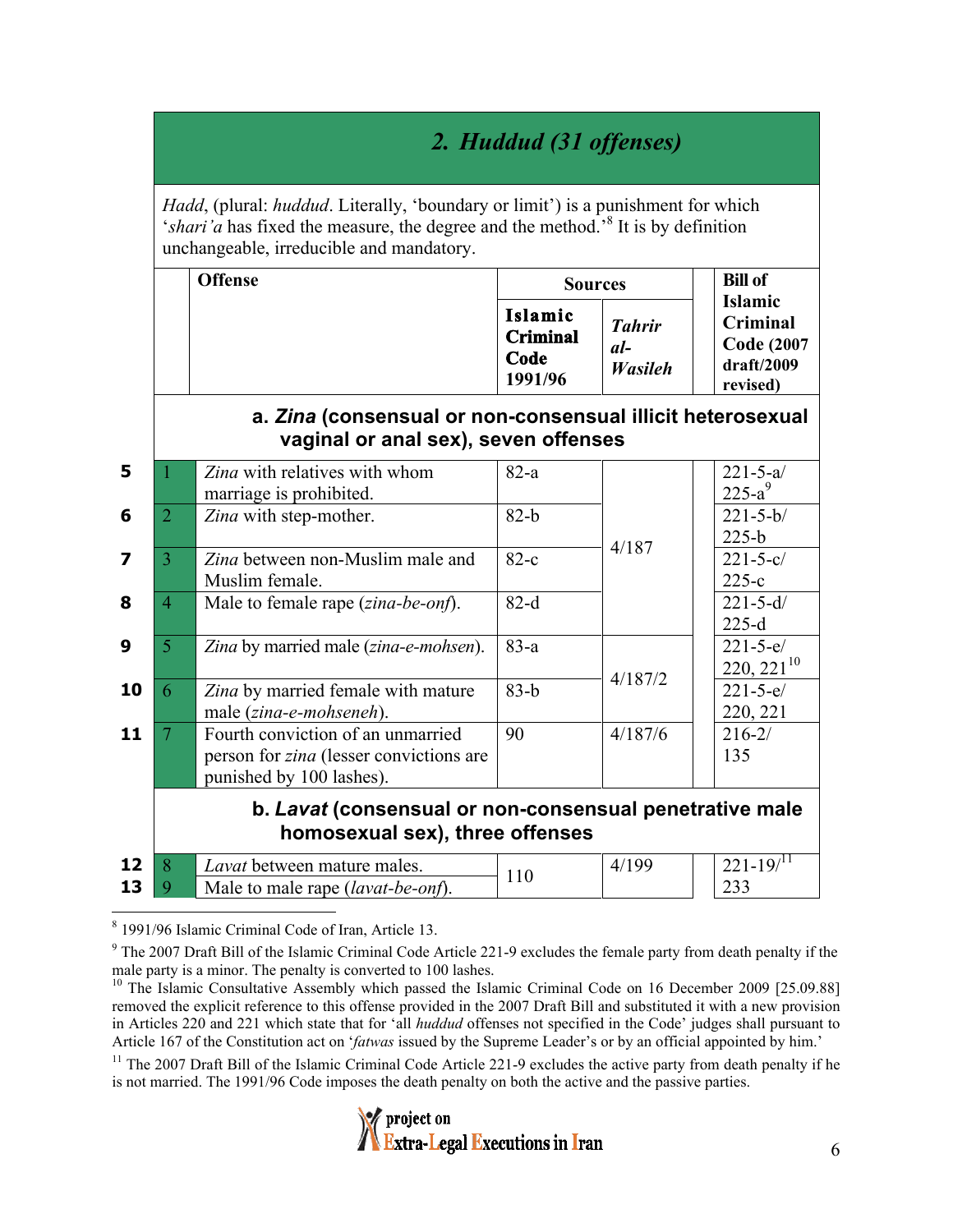| 14 | 10                                             | Lavat with minor.                                                                | 112                    |          |                           |  |  |
|----|------------------------------------------------|----------------------------------------------------------------------------------|------------------------|----------|---------------------------|--|--|
|    |                                                | c. Tafkhiz (consensual or non-consensual non-                                    |                        |          |                           |  |  |
|    | penetrative male homosexual sex), two offenses |                                                                                  |                        |          |                           |  |  |
| 15 | 11                                             | Tafkhiz between non-Muslim (active                                               | 121                    | 4/199/4  | $221 - 22/$               |  |  |
|    |                                                | party) and Muslim.                                                               |                        |          | 235-clause                |  |  |
| 16 | 12                                             | Fourth conviction of tafkhiz (lesser<br>convictions are punished by 100 lashes). | 122                    | 4/199/6  | $216 - 2/$<br>135         |  |  |
|    |                                                | d. Mosahegeh (consensual or non-consensual female                                |                        |          |                           |  |  |
|    |                                                | homosexual sex), one offense                                                     |                        |          |                           |  |  |
| 17 | 13                                             | Fourth conviction of mosaheqeh (lesser                                           | 131                    | 4/201/10 | $216 - 2/$                |  |  |
|    |                                                | convictions are punished by 100 lashes).                                         |                        |          | 135                       |  |  |
|    |                                                | e. Vaty-e heyvanat va Mayet-e insan (bestiality and                              |                        |          |                           |  |  |
|    |                                                | necrophilia), four offenses                                                      |                        |          |                           |  |  |
| 18 | 14                                             | Zina by married man with dead                                                    | Art.103 of             |          |                           |  |  |
| 19 | 15                                             | woman other than his wife.                                                       | the 1982<br>Law on     |          | $221 - 3/$                |  |  |
|    |                                                | Fourth conviction of zina by<br>unmarried man with dead woman                    | Huddud                 | 4/247/4  | 223                       |  |  |
|    |                                                | (lesser convictions are punished by                                              | and                    |          |                           |  |  |
|    |                                                | 100 lashes).                                                                     | $Qisas.^{12}$          |          |                           |  |  |
| 20 | 16                                             | Lavat with dead male.                                                            | <b>Not</b>             |          | Not                       |  |  |
| 21 | 17                                             | Fourth conviction of intercourse with<br>animals (lesser convictions are         | included in<br>1991/96 | 4/247/3  | included in<br>2007 draft |  |  |
|    |                                                | punished by ta'zir as determined by                                              | criminal               |          | or 2009                   |  |  |
|    |                                                | the judge).                                                                      | code or                |          | revised.                  |  |  |
|    |                                                |                                                                                  | other                  |          |                           |  |  |
|    |                                                |                                                                                  | legislation.           |          |                           |  |  |
|    |                                                | f. Qazf (unfounded accusation of illicit penetrative                             |                        |          |                           |  |  |
|    |                                                | intercourse), one offense                                                        |                        |          |                           |  |  |
| 22 | 18                                             | Fourth conviction (lesser convictions<br>are punished by 80 lashes).             | 157                    | 4/209/3  | $216 - 2/$<br>135         |  |  |
|    |                                                | g. Shurb-e khamr (alcohol consumption), one offense                              |                        |          |                           |  |  |
| 23 | 19                                             | Third conviction (lesser convictions                                             | 179                    | 4/217/12 | $216 - 213$               |  |  |
|    |                                                | are punished by 80 lashes).                                                      |                        |          | 135                       |  |  |

 <sup>12</sup> The Law on *Huddud* and *Qisas* (*qanune huddud va qisas*) consisting of 218 articles was passed by the Islamic Consultative Assembly and the Council of Guardians respectively on 24 August 1982 [03.06.1361] and [27.07.1361] for five years on a trial basis.

<sup>&</sup>lt;sup>13</sup> In the new Bill of the Islamic Criminal Code, the death penalty is imposed on the fourth conviction. *Tahrir-al-Wasileh* also 'cautions' that the death penalty should be imposed on the fourth conviction rather than the third.

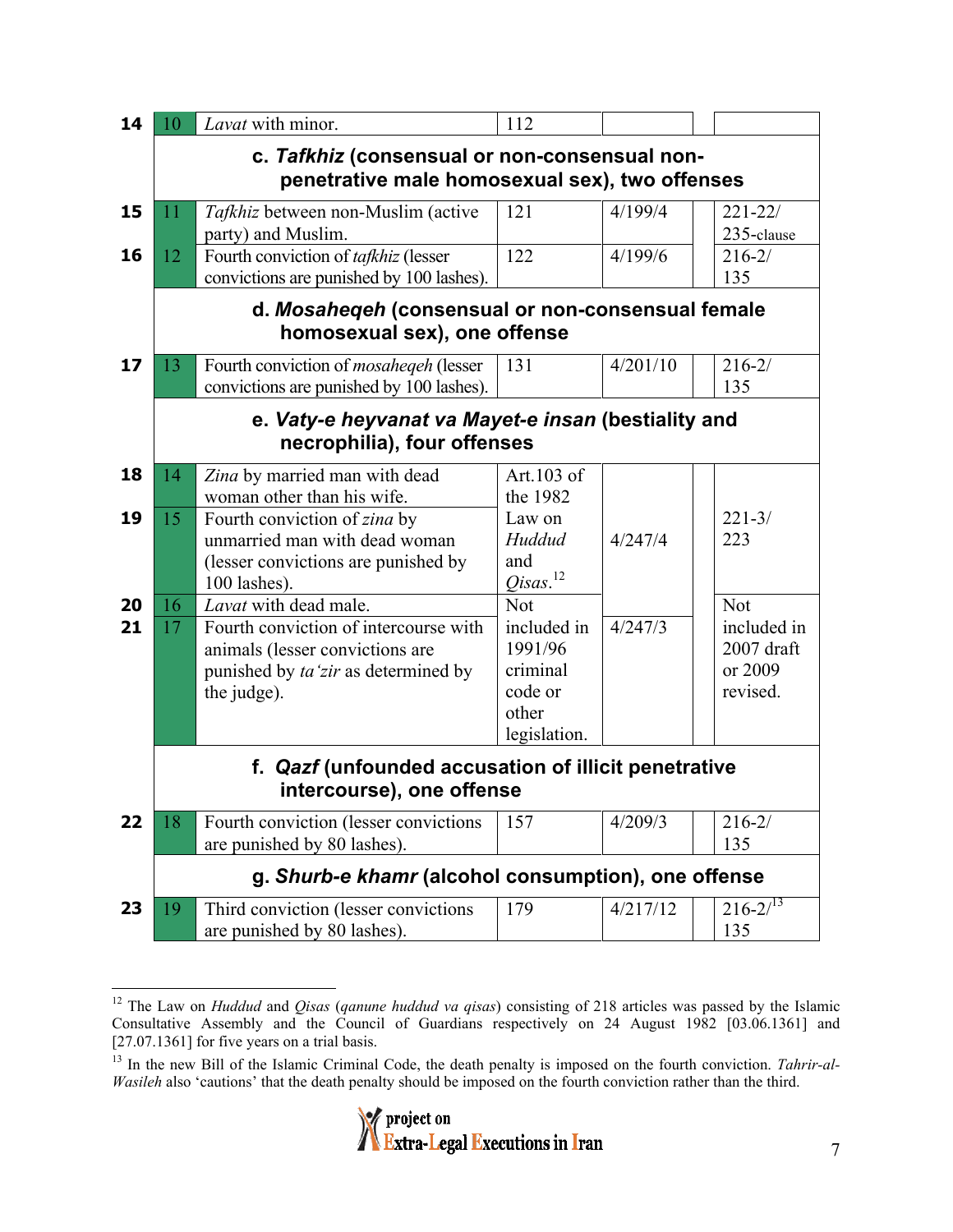|          | h. Sirgat (theft), one offense                                                                                                                      |                                                                                                                                                                                                                                                    |                                                                            |                      |                          |  |  |
|----------|-----------------------------------------------------------------------------------------------------------------------------------------------------|----------------------------------------------------------------------------------------------------------------------------------------------------------------------------------------------------------------------------------------------------|----------------------------------------------------------------------------|----------------------|--------------------------|--|--|
| 24       | 20                                                                                                                                                  | Fourth conviction (first conviction:<br>amputation of right four fingers;<br>second conviction: amputation of left<br>forefoot; third conviction: life<br>imprisonment).                                                                           | $201-d$                                                                    | 4/233/1              | $216 - 2/$<br>135, 279-d |  |  |
|          |                                                                                                                                                     | i. Irtidad (apostasy), three offenses                                                                                                                                                                                                              |                                                                            |                      |                          |  |  |
| 25       | 21                                                                                                                                                  | Innate (fitri) apostasy, in which a<br>male, at least one of whose parents is<br>Muslim, and who has declared<br>himself a Muslim at maturity, has<br>subsequently abandoned the religion.                                                         | <b>Not</b><br>included in                                                  |                      | $225 - 7$<br>220, 221    |  |  |
| 26       | 22                                                                                                                                                  | National ( <i>meli</i> ) apostasy, in which a<br>male whose parents are non-Muslims or<br>non-practicing Muslims, subsequently<br>adopted Islam and then later abandoned<br>the religion and who given three days of<br>reprieve, does not repent. | 1991/96<br>criminal<br>code or<br>other<br>legislation.                    | 4/243/1              | $225 - 8$<br>220, 221    |  |  |
| 27       | 23                                                                                                                                                  | Fourth conviction of renewed<br>national apostasy.                                                                                                                                                                                                 |                                                                            | 4/243/6              | $216 - 2/$<br>135        |  |  |
|          |                                                                                                                                                     | j. Sabb al-nabbi, Idiya-e nabovat and Sihr (blasphemy,<br>heresy and witchcraft), three offenses                                                                                                                                                   |                                                                            |                      |                          |  |  |
| 28       | 24                                                                                                                                                  | Blasphemy/cursing the prophet.                                                                                                                                                                                                                     | (see $513$ in<br>ta'zirat)                                                 | 4/211/a1             | $225 - 11/$<br>263       |  |  |
| 29<br>30 | 25<br>26                                                                                                                                            | Heresy.<br>Witchcraft.                                                                                                                                                                                                                             | Not included<br>in 1991/96<br>criminal<br>code or<br>other<br>legislation. | 4/211/a2<br>4/211/a3 | $225 - 11/$<br>220, 221  |  |  |
|          | k. Moharebeh and Ifsad-e fil arz (Enmity with God's<br>ordinances and creating corruption on earth), five<br><b>offenses</b>                        |                                                                                                                                                                                                                                                    |                                                                            |                      |                          |  |  |
|          | <b>Definitions</b> : The <i>Qur'anic</i> definition of the term is 'enmity with God's ordinances<br>and creating corruption on earth. <sup>14</sup> |                                                                                                                                                                                                                                                    |                                                                            |                      |                          |  |  |

<sup>&</sup>lt;sup>14</sup> The *Qu'ran* (5:33) says: The punishment of those who wage war against Allah and His messenger and strive to make corruption in the land is only this, that they should be killed or crucified or their hands and their feet should be cut off on opposite sides or they should be banished from the land; this shall be their disgrace in this world, and in the hereafter they shall have a grievous chastisement.

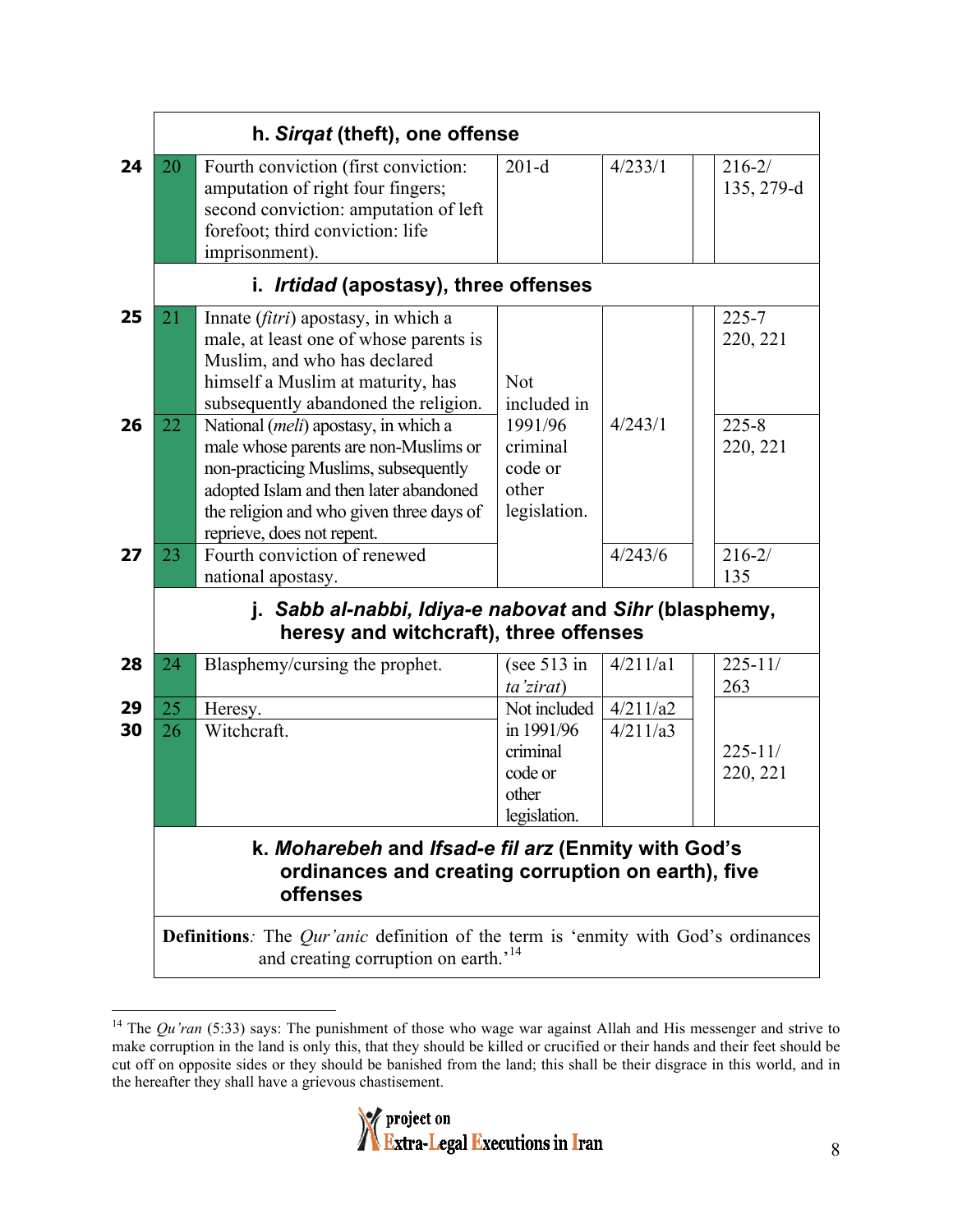*Tahrir-al-Wasileh* defines *mohareb* as anyone who draws his weapon from sheath or prepares it for the purpose of threatening or frightening people, and who intends *ifsad* (corruption) on earth.<sup>15</sup> **Punishments:** 1- *Qatl (*killing*)*, 2- *Salb* (crucifixion), 3- Cross amputation of limbs or 4- Exile and banishment, to be chosen at the judge's discretion.<sup>16</sup> **31** 27 Any person who draws a weapon to create terror and fear, and divest people of their security and freedom. (*mohareb and mofsed-e fil-arz 17*) 183 4/239/1 280 **32** 28 Armed robbery or highway banditry. (*mohareb*) 185 | 228-4/ 282 **33** 29 Members of any organized group which take up arms against the Islamic state, and supporters of any such group irrespective of whether or not they have committed violent acts. (*mohareb*) 186 228-11/<sup>18</sup> 288 **34** 30 Any person or group plotting to overthrow the Islamic state, and procuring weapons and explosives for this purpose and any person deliberately and willfully providing financial means, tools, equipment or weapons to the above persons or group. (*mohareb* and *mofsed-e fil-arz*) 187 **35** 31 Nomination for a significant post in a *coup d'état* government. (*mohareb and mofsed-e fil-arz*) 188 Defined in general terms as quoted above.  $228 - 10/<sup>19</sup>$ 287

15 *Tahrir al-Wasileh,* 4/239/1.

 $19$  Punishable under the new provision of 'extensive acts against internal or external state security'. See section III.1.



<sup>16</sup> 1991/96 Islamic Criminal Code, Article 190 and *Tahrir al-Wasileh,* 4/241/5.

<sup>17</sup> *Mohareb* is someone who commits *moharebeh* and *mofsed* is someone who commits *ifsad*.

<sup>&</sup>lt;sup>18</sup> Members who have not engaged in armed activity are excluded.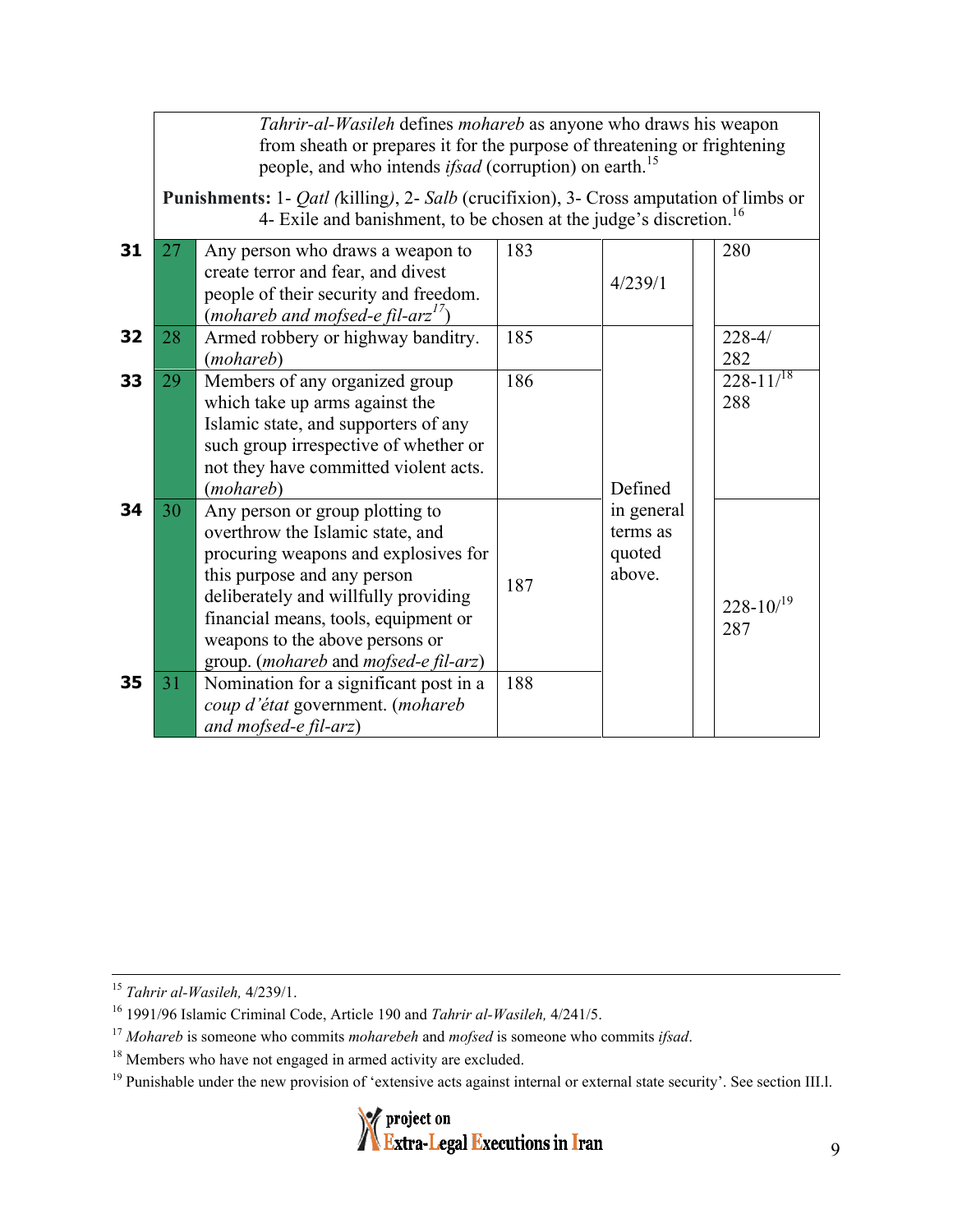## *3. Ta'zirat (99 offenses)*

*Ta'zir* (plural: *ta'zirat*. Literally 'chastisement') is a punishment imposed for 'an act or an omission that is prohibited in the sacred Islamic *shari'a.*' <sup>20</sup> *Ta'zir* punishments are not specified in *shari'a* and are left to 'the discretion of the Islamic judge'. Islamic jurists generally agree that *ta'zir* is a 'lesser' punishment than *hadd* and statute law states that *ta'zirat* are punishments 'such as imprisonment, fines and lashes, the degree of which shall be less than *hadd*'. 21 Most capital crimes in the *Ta'zirat* section of the Islamic Criminal Code or other related shorter pieces of legislation are applied on the pretext that the gravity of the offense makes the offense 'tantamount' to the *hadd* crime of *moharebeh,* or *ifsad-e fil arz,* or both.

|    |                                                                                                                                                | <b>Offense</b>                                                                                                                                                                                                  | <b>Article</b> |
|----|------------------------------------------------------------------------------------------------------------------------------------------------|-----------------------------------------------------------------------------------------------------------------------------------------------------------------------------------------------------------------|----------------|
|    | a. Islamic Criminal Code (1991/96), eight offenses                                                                                             |                                                                                                                                                                                                                 |                |
|    | The following offenses are liable to be punished under the terms of <i>mohareb</i> (for<br>definitions and punishments see above section 2.k): |                                                                                                                                                                                                                 |                |
| 36 |                                                                                                                                                | Inciting the armed forces to rebel, flee, surrender, or abandon their<br>duty in order to overthrow the state or to cause the defeat of its<br>forces.                                                          | 504            |
| 37 | $\overline{2}$                                                                                                                                 | Setting fire to monuments, buildings, ships, airplanes, factories,<br>warehouses, residential areas, forests, crops, agricultural produce, or<br>farms, where such acts are directed against the Islamic state. | 675            |
| 38 | 3                                                                                                                                              | Destruction, arson or damage of infrastructural or public service<br>institutions aimed at disruption of national order and security.                                                                           | 687            |
|    |                                                                                                                                                | The following offenses are liable to be punished under the terms of <i>mohareb</i><br>and/or ifsad-e fil-arz mohareb (for definitions and punishments see above section<br>$2.k$ :                              |                |
| 39 | 4                                                                                                                                              | Aiding and abetting belligerent foreign states.                                                                                                                                                                 | 508            |
| 40 | 5                                                                                                                                              | Attempted assassination of the Supreme Leader, the heads of any of<br>the three branches of power or prominent clerics who are sources of<br>emulation.                                                         | 515            |
| 41 | 6                                                                                                                                              | Forging domestic currency or bank notes and certificates such as<br>checks, bonds or stocks, or importing or passing them for the                                                                               | 526            |

<sup>&</sup>lt;sup>20</sup> 1997 Criminal Procedure Code for General and Revolutionary Courts, Article 2.

<sup>21 1991/96</sup> Islamic Criminal Code of Iran, Article 16. It should be noted that *Ta'zir* crimes also include a subclass of offenses called 'deterrent punishments' (*mojazathay-e bazdarandeh*). These are offenses in the modern society that cannot be regarded as prohibited in Islamic law *per se*. Deterrent punishments are defined in the law as penalties 'determined by the State to protect public order and welfare such as imprisonment, fines, loss of social advantage, closure of business, license revocation, exile or prohibition to reside in certain locations, or similar measures.' Article 17.

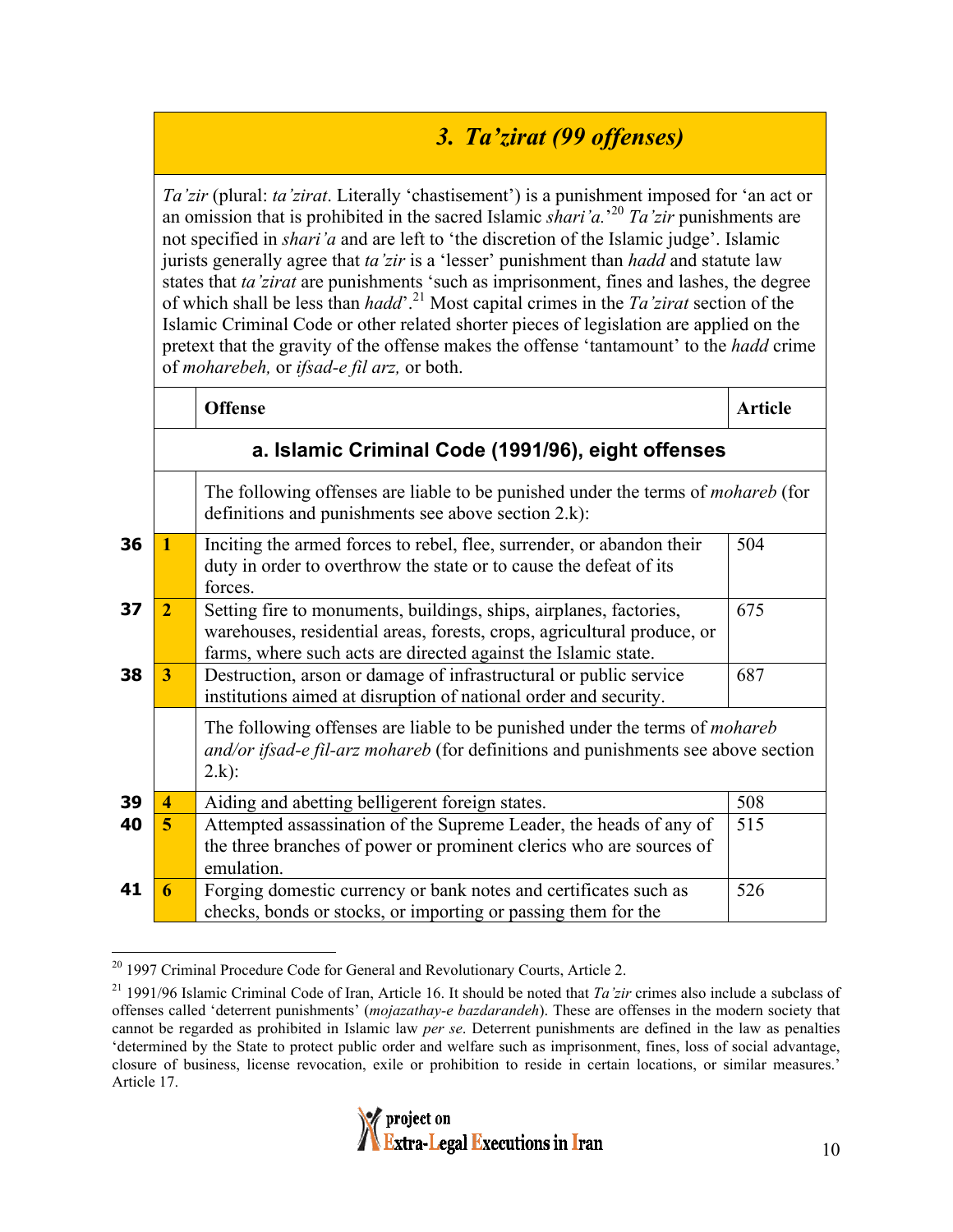|    |                | purpose of disrupting the monetary, banking or economic system or<br>subverting social and political order or state security.                                                                                                                                                                                                                                                                                                                      |            |  |
|----|----------------|----------------------------------------------------------------------------------------------------------------------------------------------------------------------------------------------------------------------------------------------------------------------------------------------------------------------------------------------------------------------------------------------------------------------------------------------------|------------|--|
| 42 | $\overline{7}$ | Violent plundering, ravaging or laying waste to property or goods by<br>more than three persons.                                                                                                                                                                                                                                                                                                                                                   | 683        |  |
|    |                | The following offense is liable to be punished under the terms of sabb al-nabi:                                                                                                                                                                                                                                                                                                                                                                    |            |  |
| 43 | 8              | Insulting the sanctity of Islam or any of the Prophets, infallible<br>Imams, or the Prophet Mohammad's daughter.                                                                                                                                                                                                                                                                                                                                   | 513        |  |
|    |                | b. Anti-Narcotic Drugs Law (1997/2010), fifteen offenses                                                                                                                                                                                                                                                                                                                                                                                           |            |  |
| 44 | 9              | Fourth conviction for cultivation of opium poppies or cannabis for<br>the purpose of producing narcotic drugs.                                                                                                                                                                                                                                                                                                                                     | 2          |  |
|    |                | In the following offenses the term 'narcotic' refers to bhang, Indian hemp juice,<br>opium, opium juice or residue, (the following substances were added by the<br>2010 amendment) grass or other narcotics or synthetic psychotropic substances.                                                                                                                                                                                                  |            |  |
| 45 | 10             | Import, export, production, manufacture, distribution, sale or supply<br>of more than 5 kilograms of narcotic substances.                                                                                                                                                                                                                                                                                                                          | 4(4)       |  |
|    |                | (The death penalty is commuted for first time offenders when<br>distribution or sale was not accomplished and the amount is less<br>than 20 kilograms)                                                                                                                                                                                                                                                                                             |            |  |
| 46 | 11             | Third conviction for purchase, possession, concealment or transport<br>of 5-20 kilograms of narcotic substances.                                                                                                                                                                                                                                                                                                                                   | 5(4)       |  |
| 47 | 12             | Repeat conviction for more than 20 kilograms of narcotic<br>substances.                                                                                                                                                                                                                                                                                                                                                                            | 5(5)       |  |
| 48 | 13             | Repeat conviction for more than 5 kilograms of narcotic substances,<br>if operated as a network and the narcotics were intended for<br>domestic use inside Iran.                                                                                                                                                                                                                                                                                   | $5$ (note) |  |
| 49 | 14             | Repeat conviction of import, export, production, manufacture,<br>distribution, sale, attempted sale, purchase, possession, concealment<br>or transportation, when the total narcotics seized from all<br>convictions exceeds 5 kilograms.                                                                                                                                                                                                          | 6          |  |
|    |                | In the following offenses the term 'narcotic' refers to heroin, morphine, cocaine<br>or other chemical derivatives of morphine, and cocaine, (the following<br>substances were added by the 2010 amendment) lysergic acid diethylamide<br>(LSD), methylenedioxymethamphetamine (MDMA or ecstasy),<br>gammahydroxybutyrate (GHB), flunitrazepam, amphetamine, methamphetamine<br>(crystal) or other narcotics or synthetic psychotropic substances. |            |  |
| 50 | 15             | Import, manufacture, production, distribution, export, purchase, sale,<br>supply, possession, concealment or transportation of more than 30<br>grams. The death penalty is commuted for a first offender where<br>distribution or sale was not accomplished and the amount is less<br>than 100 grams.                                                                                                                                              | 8(6)       |  |

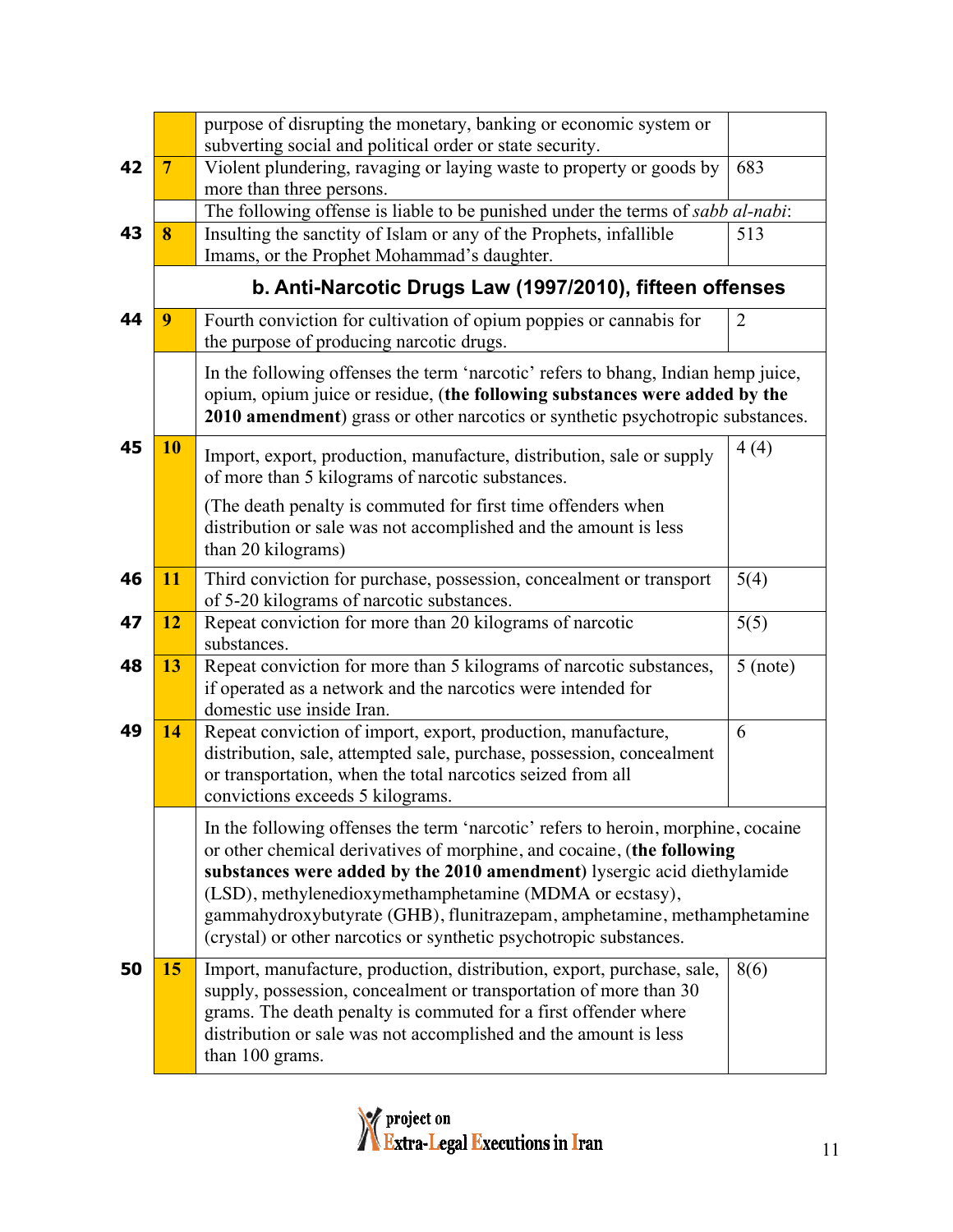| 51 | 16                                                                                                                                                             | Fourth conviction for above where the total narcotics seized from all<br>convictions exceeds 30 grams.                                                                                                                                                                                                                                                                                                  | 9            |  |
|----|----------------------------------------------------------------------------------------------------------------------------------------------------------------|---------------------------------------------------------------------------------------------------------------------------------------------------------------------------------------------------------------------------------------------------------------------------------------------------------------------------------------------------------------------------------------------------------|--------------|--|
| 52 | 17                                                                                                                                                             | Armed smuggling of any illegal narcotic drugs.                                                                                                                                                                                                                                                                                                                                                          | 11           |  |
| 53 | 18                                                                                                                                                             | Placing illegal narcotic drugs in a locality for the purpose of<br>accusing another person when the narcotic drugs offense is<br>punishable by death.                                                                                                                                                                                                                                                   | 26           |  |
|    |                                                                                                                                                                | In the following offenses the term 'substance' refers to industrial/chemical<br>substances such as acetic anhydride, anthranilic acid, phenylacetic acid, acetyl<br>chloral and other substances mentioned in the Tables I and II of the United<br>Nations Convention against Illicit Trafficking in Narcotic Drugs and<br>Psychotropic Substances, 1988, and related amendments, codeine or methadone. |              |  |
| 54 | 19                                                                                                                                                             | Third conviction for manufacture, purchase, sale, possession,<br>transportation, import, export and supply of more than 5 kilograms<br>of industrial/chemical substances or purchase, sale, manufacture,<br>possession and export of codeine or methadone for the purpose of<br>production or conversion to narcotic drugs.                                                                             | 40           |  |
| 55 | 20                                                                                                                                                             | Repeat conviction for more than 20 kilograms of these substances.                                                                                                                                                                                                                                                                                                                                       | 40           |  |
| 56 | 21                                                                                                                                                             | Repeat conviction for more than 5 kilograms of these substances, if<br>operated as a network and the narcotics were intended for domestic<br>use inside Iran.                                                                                                                                                                                                                                           | 40           |  |
|    |                                                                                                                                                                | In the following cases, the commander/overlord is sentenced to death. (2010)<br>amendment)                                                                                                                                                                                                                                                                                                              |              |  |
| 57 | 22                                                                                                                                                             | Hiring, organizing, or managing a subordinate to commit any<br>narcotics crime for which life imprisonment or death penalty is<br>imposed.                                                                                                                                                                                                                                                              | 18           |  |
| 58 | 23                                                                                                                                                             | Inducing an insane person or a person under the age of 18 to commit<br>a narcotics crime for which life imprisonment or death penalty is<br>imposed.                                                                                                                                                                                                                                                    | 35           |  |
|    |                                                                                                                                                                | c. The Press Code (1985/2000), one offense                                                                                                                                                                                                                                                                                                                                                              |              |  |
| 59 | 24                                                                                                                                                             | Offending Islam and its sanctities in the press, where the offense<br>amounts to <i>irtidad</i> (apostasy).                                                                                                                                                                                                                                                                                             | 26           |  |
|    | d. Law Concerning Increase of Penalties for Bill<br><b>Counterfeiters and Persons who Import, Distribute or</b><br>Pass Counterfeit Bills (1989), two offenses |                                                                                                                                                                                                                                                                                                                                                                                                         |              |  |
|    |                                                                                                                                                                | The following are subject to <i>idam</i> (execution) as <i>mofsed-e fil arz</i> .                                                                                                                                                                                                                                                                                                                       |              |  |
| 60 | 25                                                                                                                                                             | Counterfeiting of current domestic currency where the offender is a<br>member of a gang, or is acting to combat the Islamic Republic of                                                                                                                                                                                                                                                                 | $\mathbf{1}$ |  |

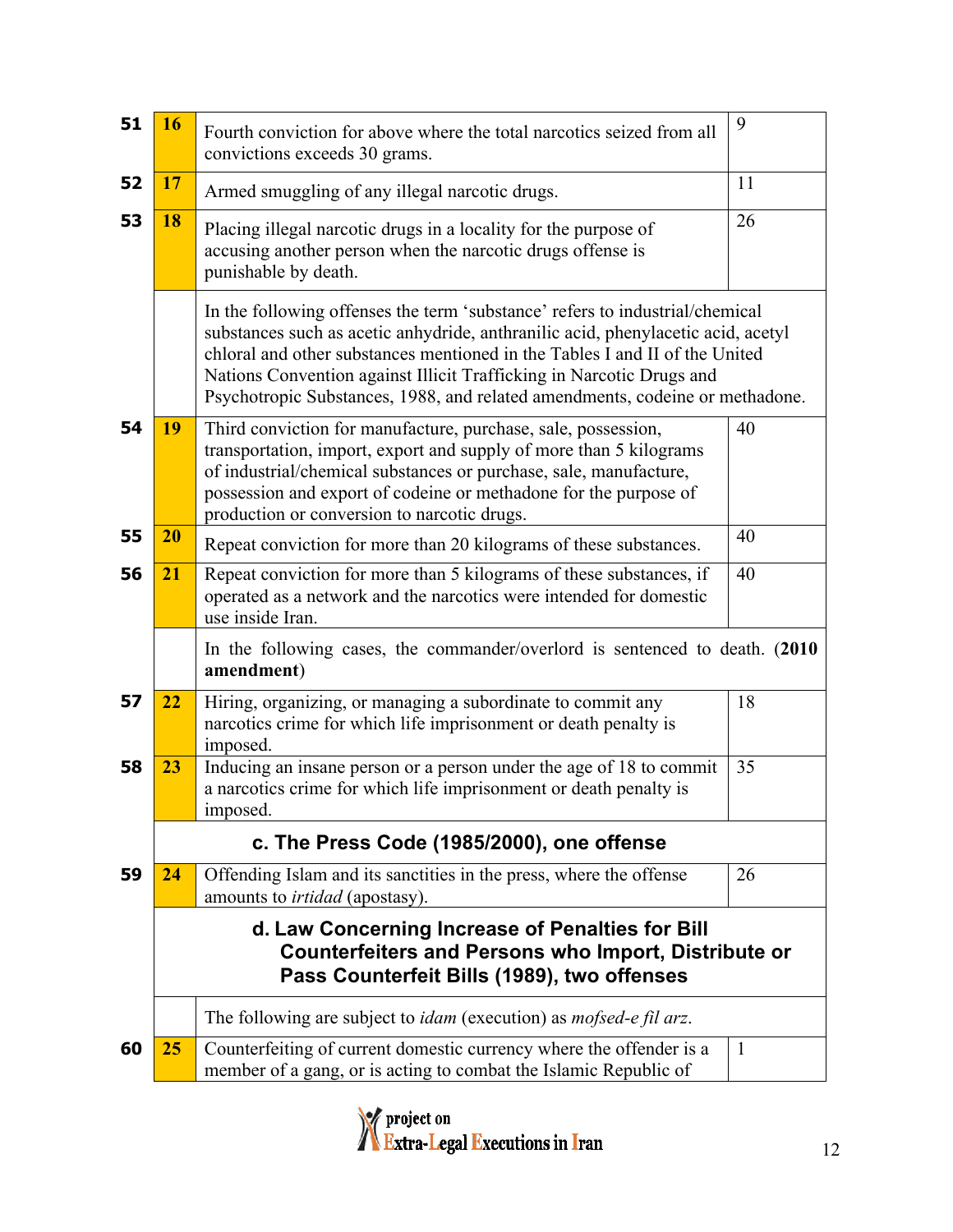|                                                                                                                                                                                                                                   |                                                                                                             | Iran.                                                                                                                                                                      |                |  |  |
|-----------------------------------------------------------------------------------------------------------------------------------------------------------------------------------------------------------------------------------|-------------------------------------------------------------------------------------------------------------|----------------------------------------------------------------------------------------------------------------------------------------------------------------------------|----------------|--|--|
| 61                                                                                                                                                                                                                                | 26                                                                                                          | Deliberate and willful import of counterfeit bills where the offender<br>is a member of a gang, or is acting to combat the Islamic Republic                                | 1              |  |  |
|                                                                                                                                                                                                                                   |                                                                                                             | of Iran.                                                                                                                                                                   |                |  |  |
|                                                                                                                                                                                                                                   | e. Law Concerning Punishment of Disruptors of the<br>National Economic System (1990), seven offenses        |                                                                                                                                                                            |                |  |  |
| The following offenses are punished under the terms of <i>mofsed-e fil arz</i> where the<br>intention of the acts is to strike at the Islamic Republic of Iran and the nature and<br>degree of the offense is sufficiently grave. |                                                                                                             |                                                                                                                                                                            |                |  |  |
| 62                                                                                                                                                                                                                                | 27                                                                                                          | Disrupting the monetary or exchange system through smuggling of<br>currency or forging coinage.                                                                            | $1-a, 2$       |  |  |
| 63                                                                                                                                                                                                                                | 28                                                                                                          | Disrupting the distribution of staple diet items through overpricing<br>at a macro level or speculating and hoarding general goods and<br>agricultural and other products. | $1-b, 2$       |  |  |
| 64                                                                                                                                                                                                                                | 29                                                                                                          | Disrupting the state production system by profiteering from the<br>illegal sale of technological equipment on the open market or by<br>major bribery.                      | $1-c, 2$       |  |  |
| 65                                                                                                                                                                                                                                | 30                                                                                                          | Any attempt to transport cultural heritage items or national<br>treasures.                                                                                                 | $1-d, 2$       |  |  |
| 66                                                                                                                                                                                                                                | 31                                                                                                          | Receiving loans as part of fraudulent partnership investment<br>schemes which waste the assets of members of the public, or disrupt<br>the economy.                        | $1-e, 2$       |  |  |
| 67                                                                                                                                                                                                                                | 32                                                                                                          | Organized activities aiming at disruption of the national export<br>system.                                                                                                | $1-f, 2$       |  |  |
| 68                                                                                                                                                                                                                                | 33                                                                                                          | Initiating or representing pyramid schemes.                                                                                                                                | $1-g, 2$       |  |  |
|                                                                                                                                                                                                                                   | f. Law Concerning Increase of Penalties for Receiving<br>Bribes, Embezzlement and Fraud (1988), one offense |                                                                                                                                                                            |                |  |  |
|                                                                                                                                                                                                                                   | The following offense is punished under the terms of <i>mofsed-e fil arz</i> . (Article<br>4)               |                                                                                                                                                                            |                |  |  |
| 69                                                                                                                                                                                                                                | 34                                                                                                          | Organizing or leading networks of persons in order to commit<br>bribery, embezzlement or fraud, where the perpetrator is deemed<br>tantamount to <i>mofsed-e fil arz</i> . | $\overline{4}$ |  |  |

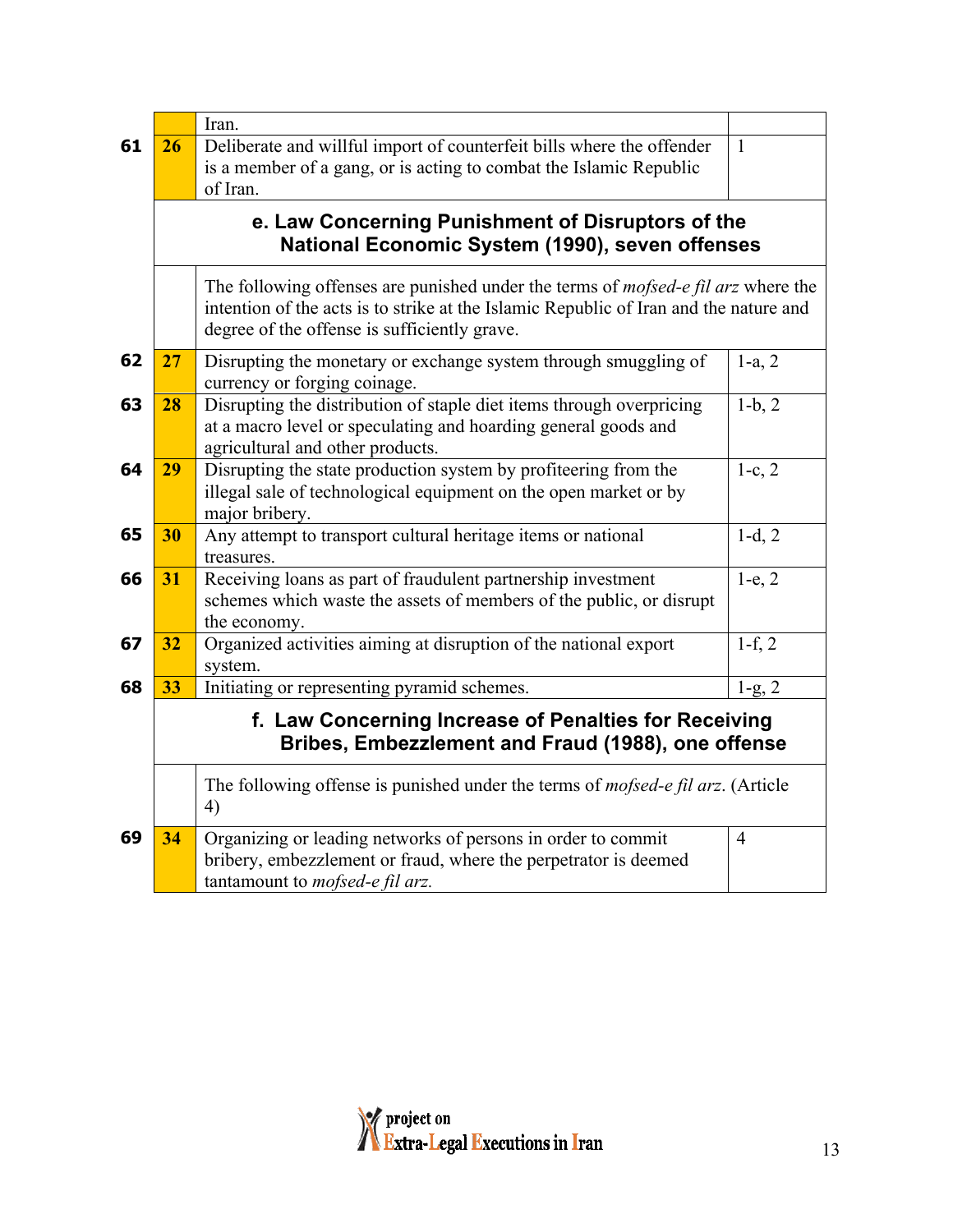### **g. Law Concerning Increase of Penalties for Speculators and Profiteers (1988), nine offenses**

The following offenses are punished under the terms of *moharebeh* where the intention of the acts is to strike at the Islamic Republic of Iran, and the nature and degree of the offenses are sufficiently grave.

| 68 | 33                                                                                                          | Selling over-priced manufactured products.                                                                                                                                                                           | $5-1, 6$       |  |
|----|-------------------------------------------------------------------------------------------------------------|----------------------------------------------------------------------------------------------------------------------------------------------------------------------------------------------------------------------|----------------|--|
| 69 | 34                                                                                                          | Charging service fees or salaries above the established rate.                                                                                                                                                        | $5-2, 6$       |  |
| 70 | 35                                                                                                          | Fraudulently profiteering from commercial transactions.                                                                                                                                                              | $5-3, 6$       |  |
| 71 | 36                                                                                                          | Using substandard ingredients in the manufacture of goods or the                                                                                                                                                     | $5-4, 6$       |  |
|    |                                                                                                             | provision of services.                                                                                                                                                                                               |                |  |
| 72 | 37                                                                                                          | Provision of improperly baked bread.                                                                                                                                                                                 | $5-5, 6$       |  |
| 73 | 38                                                                                                          | Delivery of underweight goods to customers.                                                                                                                                                                          | $5-6, 6$       |  |
| 74 | 39                                                                                                          | Transporting government consigned goods to a different city or                                                                                                                                                       | $5-7, 6$       |  |
|    |                                                                                                             | district, or selling them to persons other than the rightful recipients.                                                                                                                                             |                |  |
| 75 | 40                                                                                                          | Speculating in goods or services.                                                                                                                                                                                    | $5-8, 6$       |  |
| 76 | 41                                                                                                          | Refusing official price quotes or issuing false invoices.                                                                                                                                                            | $5-9, 6$       |  |
|    | h. Law Concerning Punishment of Persons Involved in<br>Illicit Audio-Visual Activities (2008), six offenses |                                                                                                                                                                                                                      |                |  |
|    |                                                                                                             | Perpetrators of the following offenses are punished under the terms of mofsed-e<br>fil-arz provided that the nature and degree of their offense is tantamount to<br>mofsad-e fil-arz.                                |                |  |
| 77 | 42                                                                                                          | Principal agents of mass duplication (more than 10 copies) and<br>distribution of obscene/pornographic (mostahjan) audio-visual<br>works. Distribution includes 'electronic transfers and websites.'<br>(Article 10) | $3-a$          |  |
| 78 | 43                                                                                                          | Producers of obscene works made by means of force and coercion.                                                                                                                                                      | $3-a-1$        |  |
| 79 | 44                                                                                                          | Producers of obscene works made by means of the sexual abuse of<br>others.                                                                                                                                           | $3-a-2$        |  |
| 80 | 45                                                                                                          | Principal agents in production of obscene works.                                                                                                                                                                     | $3-a-3$        |  |
|    |                                                                                                             | Producers, distributors, duplicators of tapes, diskettes, and compact<br>discs of immoral/anti-Islam ( <i>mobtazal</i> ) shows and plays.                                                                            | $3-b$          |  |
| 81 | 46                                                                                                          | Officials who, by reason of their professional employment and<br>position, come into possession of obscene materials and publish<br>them for personal financial gain.                                                | 8              |  |
|    |                                                                                                             | The following offender is liable to punishment accorded to zina-be-onf (rape):                                                                                                                                       |                |  |
| 82 | 47                                                                                                          | Persons who induce their victims to commit zina with them through<br>blackmail by threatened disclosure or distribution of obscene<br>footage taken of them.                                                         | $\overline{4}$ |  |
|    | i. Law Concerning Cyber Crimes (2009), one offense                                                          |                                                                                                                                                                                                                      |                |  |

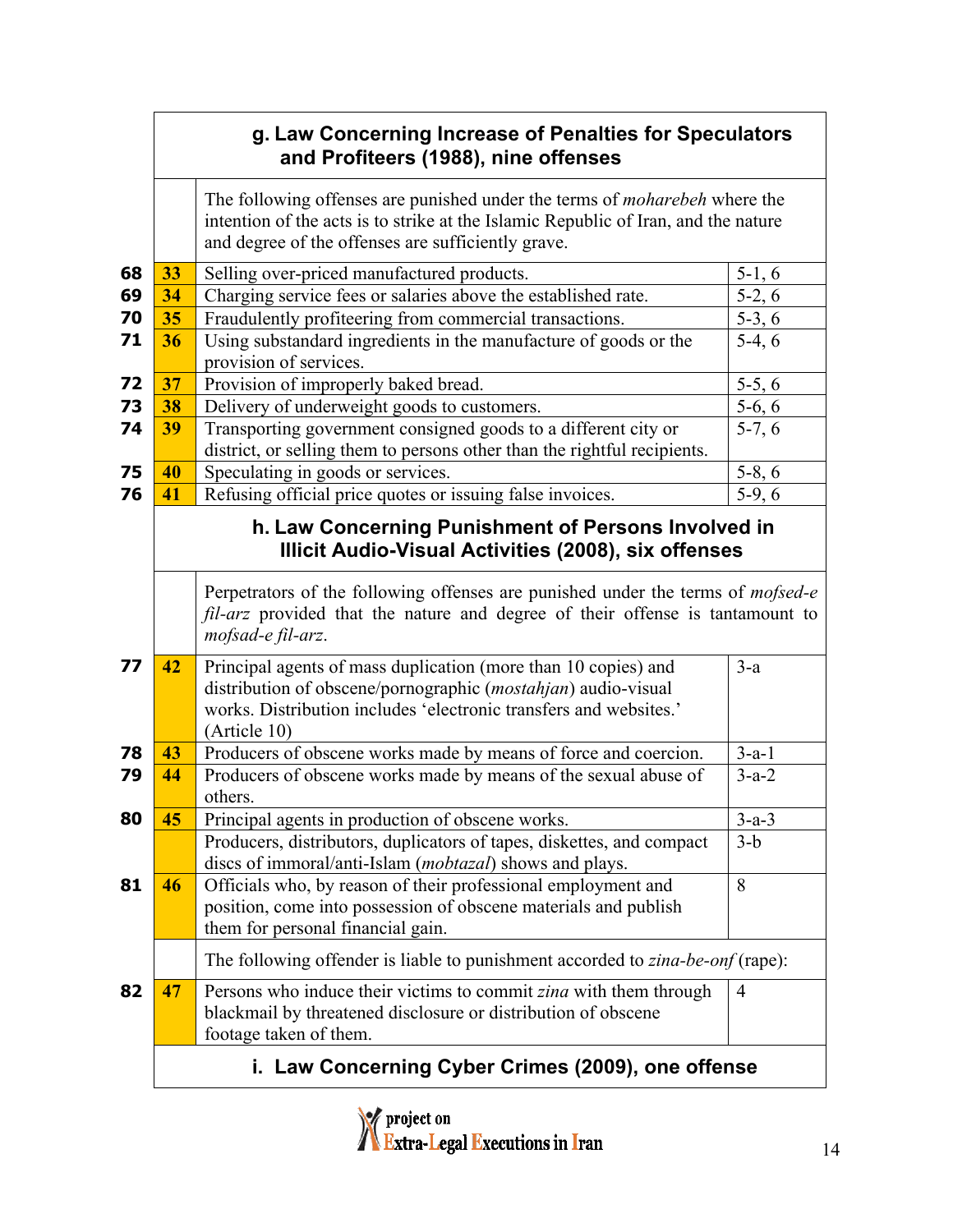|                                                                                                                            | Perpetrators of the following offense are liable to capital punishment under the                         |                                                                                                                                                                                                                                                                                                                       |                |  |  |
|----------------------------------------------------------------------------------------------------------------------------|----------------------------------------------------------------------------------------------------------|-----------------------------------------------------------------------------------------------------------------------------------------------------------------------------------------------------------------------------------------------------------------------------------------------------------------------|----------------|--|--|
| 83                                                                                                                         | 48                                                                                                       | Promoting, distributing or trading obscene material via computer or<br>broadcast systems, electronic transfers of obscene/pornographic<br>materials, or producing or storing such materials for trade or for<br>creating corruption where such operations are carried out<br>professionally or on an organized basis. | $14-2$         |  |  |
|                                                                                                                            | j. Law on Combating Human Trafficking (2004), one<br>offense                                             |                                                                                                                                                                                                                                                                                                                       |                |  |  |
| Perpetrators of the following offense are liable to capital punishment under the<br>terms of mohareb and mofsed-e fil-arz. |                                                                                                          |                                                                                                                                                                                                                                                                                                                       |                |  |  |
| 84                                                                                                                         | 49                                                                                                       | Trafficking of persons under the age of eighteen.                                                                                                                                                                                                                                                                     | $3 - 1$        |  |  |
|                                                                                                                            | k. Law on Food, Drinks, Cosmetics and Health Products<br>(1967), one offense                             |                                                                                                                                                                                                                                                                                                                       |                |  |  |
| 85                                                                                                                         | 50                                                                                                       | Fraudulent manufacture of food, drinks, cosmetic and health<br>products causing consumers' death.                                                                                                                                                                                                                     | $\overline{3}$ |  |  |
|                                                                                                                            | I. Law Concerning Punishments for Crimes Committed by<br>Members of the Armed Forces (2003), 49 offenses |                                                                                                                                                                                                                                                                                                                       |                |  |  |
| 86-<br>134                                                                                                                 | $51-$<br>99                                                                                              | Arts.: 17, 19, 20, 21-a, 21-b, 21-c, 22, 23, 24-a, 24-c, 29, 30, 31, 32, 33-a, 33-b,<br>34, 35, 37-a, 37-b, 39, 42-a, 43, 44, 51, 61, 62, 63, 64, 71, 72, 73, 74, 78, 80, 81,<br>82, 83, 84, 85, 86, 88 in conjunction with 92, 89/92, 90/92, 91/92, 94, 112/115,                                                     |                |  |  |
|                                                                                                                            |                                                                                                          | and 113/115                                                                                                                                                                                                                                                                                                           |                |  |  |

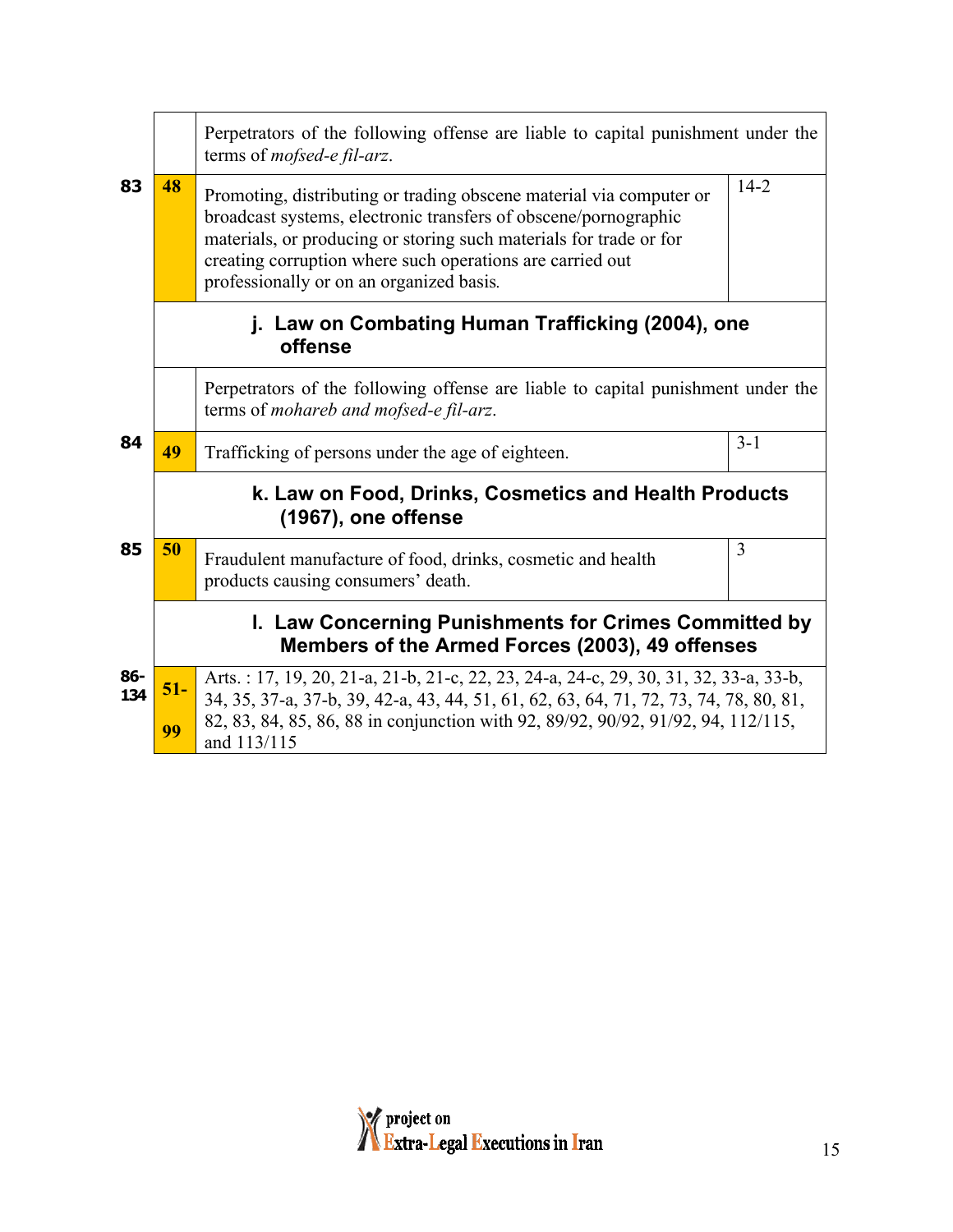## **III. Table of Capital Offenses in pending legislation, (24 offenses)**

|     |                                                                                                                                                                                                                                                                                                                                                                                                      | <b>Offense</b>                                                                                                                                                                                                                                                                                                                                                                                                                               | <b>Article</b>    |  |  |
|-----|------------------------------------------------------------------------------------------------------------------------------------------------------------------------------------------------------------------------------------------------------------------------------------------------------------------------------------------------------------------------------------------------------|----------------------------------------------------------------------------------------------------------------------------------------------------------------------------------------------------------------------------------------------------------------------------------------------------------------------------------------------------------------------------------------------------------------------------------------------|-------------------|--|--|
|     | m. Bill of the Islamic Criminal Code (2007 draft/2009<br>revised), seven offenses                                                                                                                                                                                                                                                                                                                    |                                                                                                                                                                                                                                                                                                                                                                                                                                              |                   |  |  |
|     | (The following <b>do not</b> include those Shari'a based offenses which were not mentioned<br>in the 1991/1996 ICC (apostasy, blasphemy, heresy and witchcraft) and were newly<br>inserted in the 2007 Draft Bill of the Islamic Code but which under the Iranian<br>Constitution have previously been applicable on the basis of Islamic sources (i.e.<br>offenses stated in sections 1.i and 1.j). |                                                                                                                                                                                                                                                                                                                                                                                                                                              |                   |  |  |
|     | The following <i>hadd</i> offense is punished under the terms of <i>mohareb</i> :                                                                                                                                                                                                                                                                                                                    |                                                                                                                                                                                                                                                                                                                                                                                                                                              |                   |  |  |
| 135 |                                                                                                                                                                                                                                                                                                                                                                                                      | Smugglers or hooligans ( <i>ashrar</i> ) who draw a weapon to create terror<br>and fear and divest people of their security and freedom.                                                                                                                                                                                                                                                                                                     | $228 - 4/$<br>282 |  |  |
|     |                                                                                                                                                                                                                                                                                                                                                                                                      | The following <i>hadd</i> offenses are classified under the term <i>mofsed-fil-arz</i> and<br>subject to capital punishment (idam) when they are committed 'on an extensive<br>scale' or 'result in extensive disruption of the national order or cause insecurity or<br>inflict damage in a major way to the physical integrity of people or to public or<br>private property or spread corruption and prostitution on an extensive scale': |                   |  |  |
| 136 | $\overline{2}$                                                                                                                                                                                                                                                                                                                                                                                       | Commission of a crime against internal or external security.                                                                                                                                                                                                                                                                                                                                                                                 |                   |  |  |
| 137 | 3                                                                                                                                                                                                                                                                                                                                                                                                    | Arson.                                                                                                                                                                                                                                                                                                                                                                                                                                       | $228 - 10/$       |  |  |
| 138 | $\overline{4}$                                                                                                                                                                                                                                                                                                                                                                                       | Destruction and terror.                                                                                                                                                                                                                                                                                                                                                                                                                      | 287               |  |  |
| 139 | 5                                                                                                                                                                                                                                                                                                                                                                                                    | Distribution of poisonous, microbial and dangerous substances.                                                                                                                                                                                                                                                                                                                                                                               |                   |  |  |
| 140 | 6                                                                                                                                                                                                                                                                                                                                                                                                    | Establishment of corruption and prostitution centers.                                                                                                                                                                                                                                                                                                                                                                                        |                   |  |  |
|     |                                                                                                                                                                                                                                                                                                                                                                                                      | The following offense which is added as a <i>hadd</i> offence is not stipulated in<br>Tahrir al-wasileh or any other famous Islamic sources reviewed by ELEI:                                                                                                                                                                                                                                                                                |                   |  |  |
| 141 | 7                                                                                                                                                                                                                                                                                                                                                                                                    | Fourth conviction of pimping (qavadi).                                                                                                                                                                                                                                                                                                                                                                                                       | $216 - 2/$<br>135 |  |  |
|     | n. Draft Bill Concerning Increase of Penalties for<br>Disturbing the Psychological Security of Society, under<br>review since 2008, seven offense                                                                                                                                                                                                                                                    |                                                                                                                                                                                                                                                                                                                                                                                                                                              |                   |  |  |
|     |                                                                                                                                                                                                                                                                                                                                                                                                      | Perpetrators of the following offenses are liable to capital punishment under the<br>terms of mohareb and mofsed-e fil-arz 'where no other hadd punishment is<br>applicable'.                                                                                                                                                                                                                                                                |                   |  |  |
| 142 | 8                                                                                                                                                                                                                                                                                                                                                                                                    | Banditry and armed robbery                                                                                                                                                                                                                                                                                                                                                                                                                   | $2 - 1$           |  |  |
| 143 | 9                                                                                                                                                                                                                                                                                                                                                                                                    | Rape                                                                                                                                                                                                                                                                                                                                                                                                                                         | $2 - 2$           |  |  |
| 144 | 10                                                                                                                                                                                                                                                                                                                                                                                                   | Establishment of corruption and prostitution rings                                                                                                                                                                                                                                                                                                                                                                                           | $2 - 3$           |  |  |
| 145 | 11                                                                                                                                                                                                                                                                                                                                                                                                   | Establishment of weblogs and websites promoting corruption<br>prostitution and heresy                                                                                                                                                                                                                                                                                                                                                        | $2 - 4$           |  |  |
|     |                                                                                                                                                                                                                                                                                                                                                                                                      |                                                                                                                                                                                                                                                                                                                                                                                                                                              |                   |  |  |